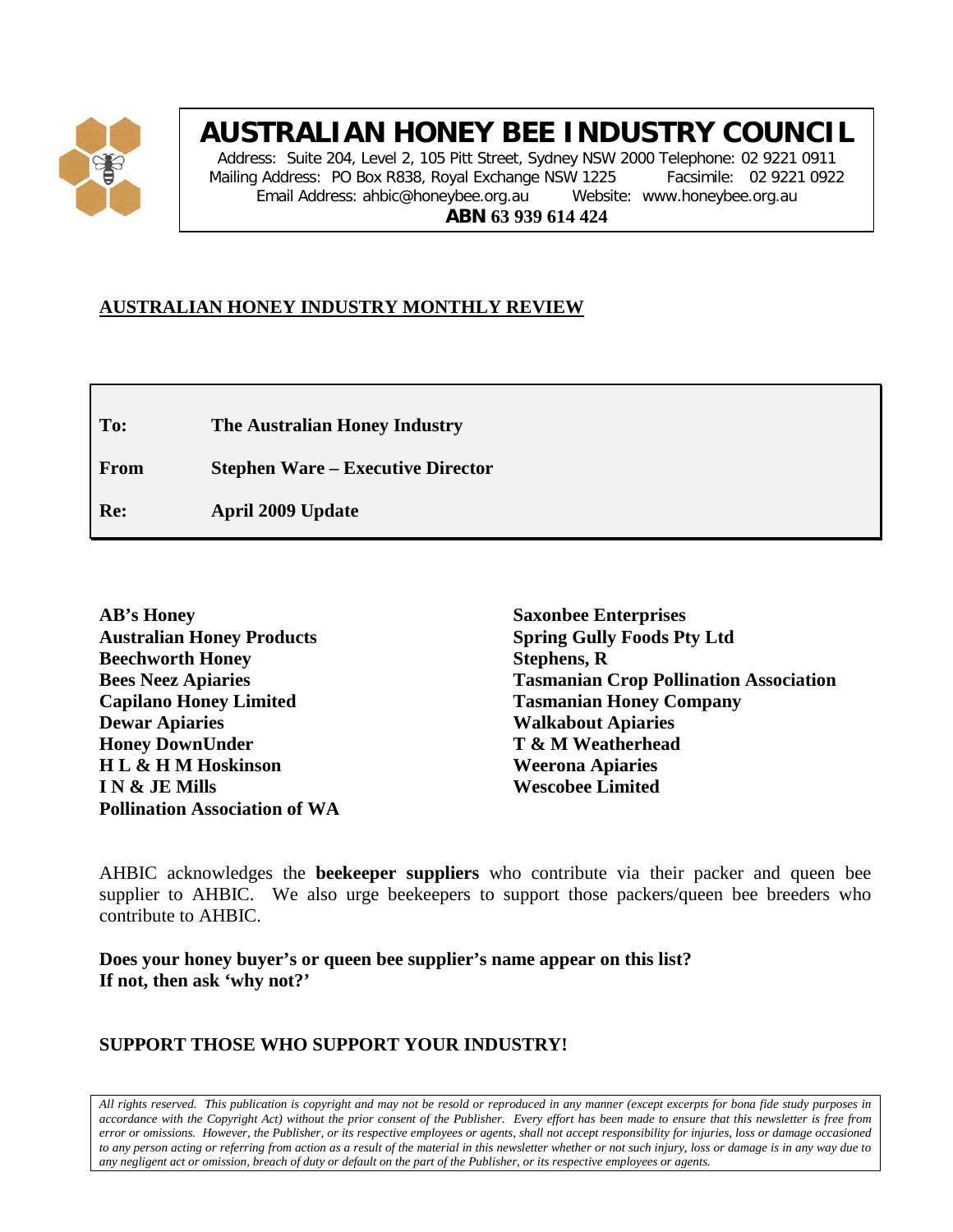## **NOTICE OF INTENTION TO ALTER THE AUSTRALIAN HONEY BEE INDUSTRY COUNCIL CONSTITUTION**

Notice is hereby given that the Annual General Meeting of the Australian Honey Bee Industry Council will be held at Rydges Parramatta, 116 James Ruse Drive, Rosehill NSW on 12/13 July 2009. The meeting will commence at 1.30pm on Sunday 12 July and reconvene at 7.45am Monday 13 July 2009.

In accordance with Section 19 of the AHBIC Constitution:

The Constitution may only be altered at an Annual General Meeting by a Special Resolution. Member organisations and trade journals are to be advised at least 30 days before the Annual General Meeting of such resolutions.

Details of the Constitutional changes are contained in this edition together with Agenda for the abovementioned meeting.



The National Crop Pollination Association will hold its Annual General Meeting on Saturday 11 July 2009 from 6:00pm at the venue as above.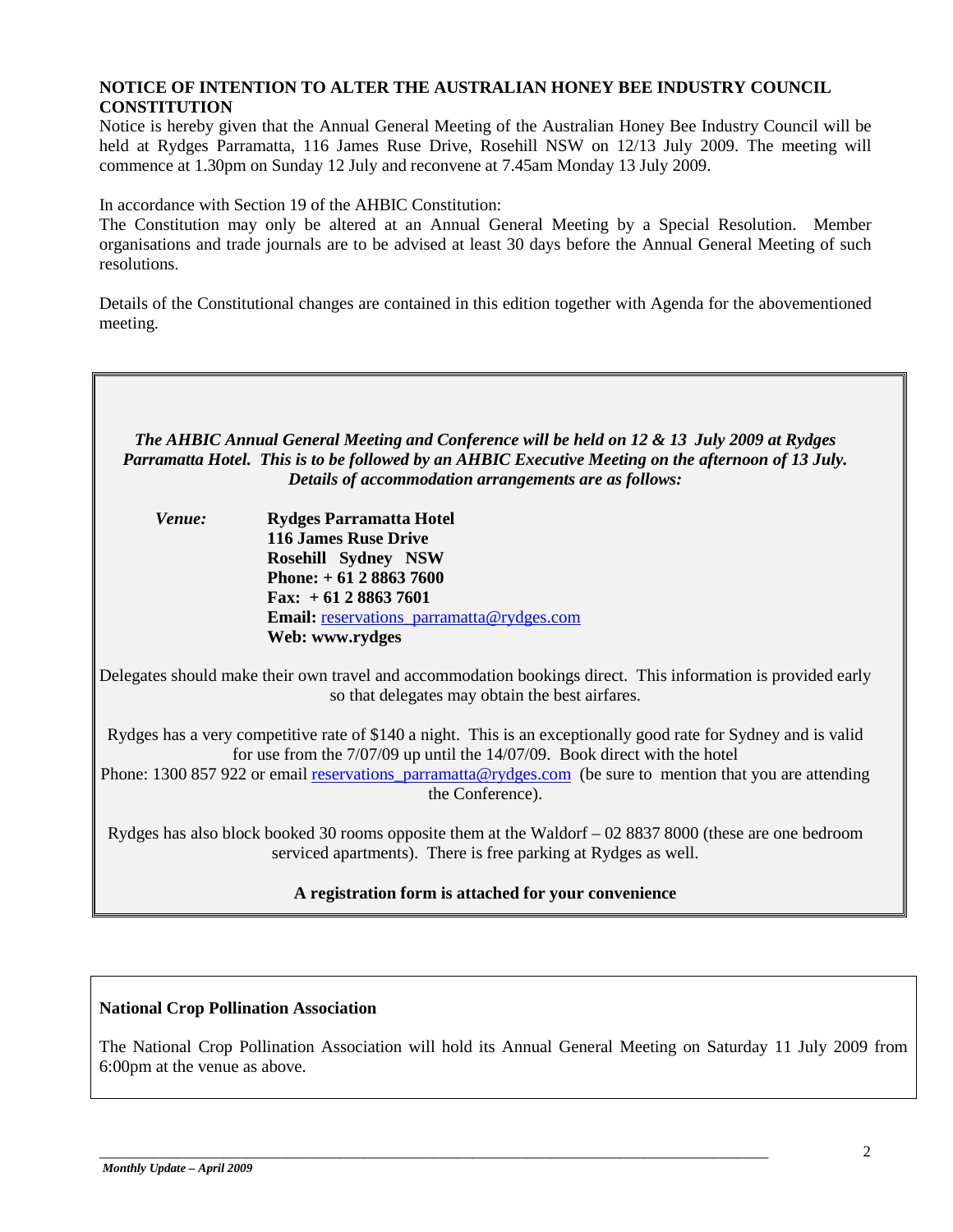Notice of Election of Chairperson – Australian Honey Bee Industry Council

**In accordance with the constitution, notice is hereby given that nominations for the position of Chairperson of AHBIC open on Friday 1 May 2009 and** close on COB Friday 12 June 2009. **Candidates are advised of Section 5.2 of the constitution and, in particular:-**

A Chairperson of AHBIC shall be elected at each Annual General Meeting as follows:

- 5.2.1 Nominations of candidates for election as Chairperson of AHBIC:
- (a) shall be made in writing, signed by one voting delegate and accompanied by the written consent of the candidate.
- (b) each nominee may submit a two hundred (200) word statement.
- (c) **the nomination shall be delivered to the Secretary of AHBIC not less than twenty eight days prior to the date fixed for the holding of the Annual General Meeting. All delegates are to be notified of all nominations at least fourteen days prior to the holding of the Annual General Meeting.**
- (d) If no nominations are received as required under 5.2.1 (a) and 5.2.1 (c), nominations shall be taken from the floor at the next Annual General Meeting.

#### **RIRDC HONEYBEE FIELD DAY**

Prior to the New South Wales Conference RIRDC will be hosting a Honeybee Field Day on Wednesday 8 July 2009 at the Hawkesbury Campus of the University of Western Sydney

We intend to make a bus available (if needed) primarily for interstate and overseas delegates to the field day. If you would like to book a seat on the bus, could you please contact Lea Edwards on either phone: 02 6271 4132 or email[: lea.edwards@rirdc.gov.au](mailto:lea.edwards@rirdc.gov.au) by 5.00pm 2 July 2009.

#### **APIS CERANA INCURSION**

*In this week's phone hook-up, which QBA President Rodney Ruge was not able to make, the following was* reported:

- On Thursday 16 April in response to a public call, cerana were found foraging on a lime berry bush at Goldsborough Valley. This site is about 9kms south west from IP10  $\&$  13 and is still within the RA. They were quite active and were easily converted onto a sugar feeding station. Beelining commenced. It was hoped that today the nest may have been found but persistent drizzle then rain has curtailed the foraging although some progress was made.
- No further sightings have been made at the Bentley Park site. The royal palm flowers are about to break open and are a known haunt of cerana. The wet weather has delayed the opening of the fronds. These will be monitored next week.
- The east and west sides of the corridor as well as Trinity Inlet are still being monitored with sugar feeding stations.
- The Lake Morris Road sites are monitored twice a week with only mellifera being seen.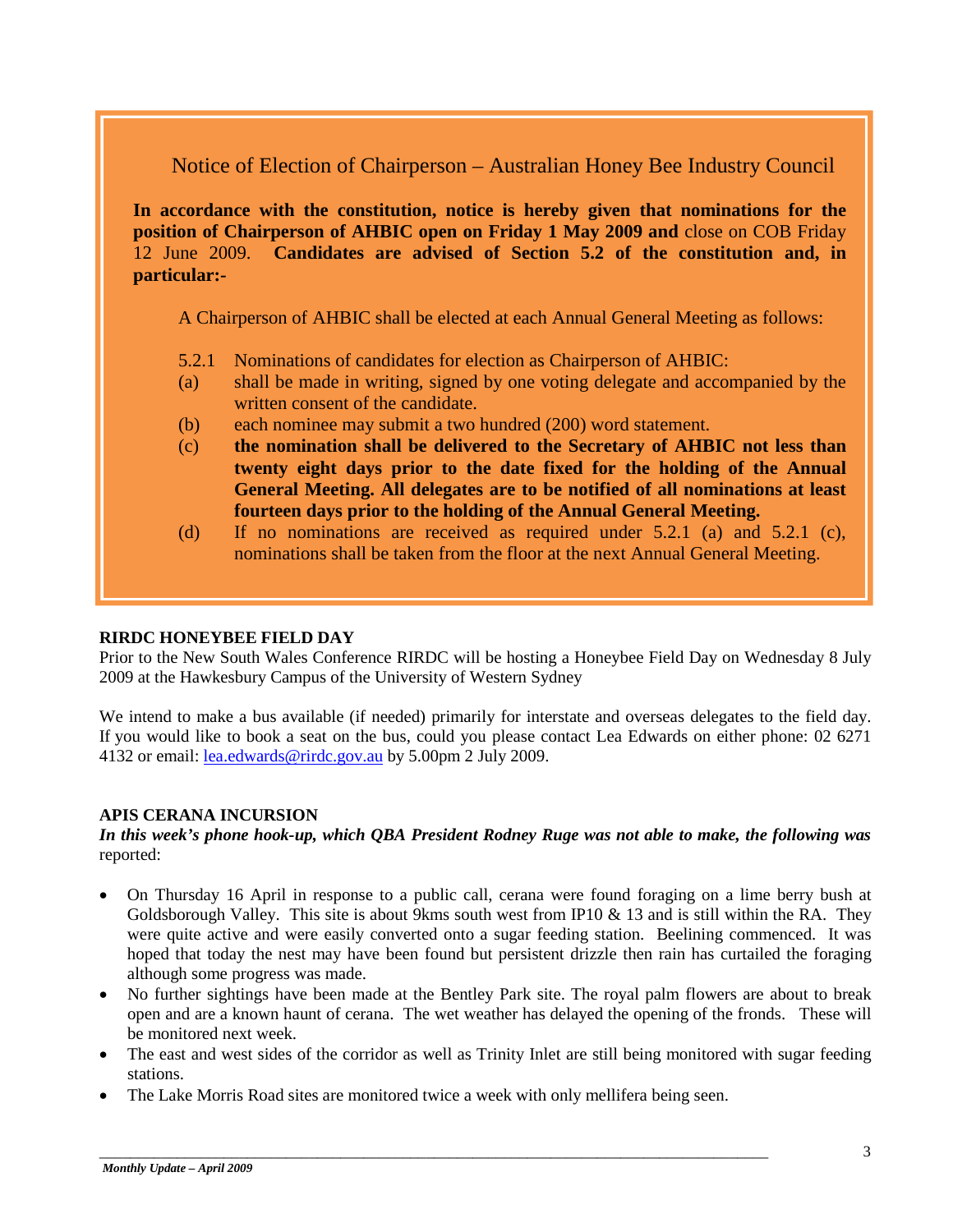- The Kuranda Skyrail sites are being monitored daily by the staff who have reported that they have not seen any bees working these stations to date.
- There are new bee eater roosts being surveyed. The monitoring equipment was removed over Easter to stop any possible interference by the public. All pellets sent away have been negative for cerana wings.
- There are to be four (4) extra staff employed from next week till 30 June. This will raise the number of teams out doing surveillance from three (3) to five (5). There are two (2) in a team.
- QDPI&F have been having teething problems with their micro satellite determination machine. It is most likely these outstanding samples will be sent away for determination.
- IP20 and 21 have had the bees examined and no mites have been found.

The next phone hook-up is scheduled for Friday 1 May. So the next Advice will be due then unless something untoward happens in the meantime.

Trevor Weatherhead 17 April 2009

## **BEEKEEPING IN AFRICA**

I am the national co-coordinator of the Christian Beekeepers' Association in Uganda, East Africa. We would like to partner with you if given a chance and also to exchange ideas about beekeeping. *Michael Ssembatya* [sembatyamichael@yahoo.com](mailto:sembatyamichael@yahoo.com)

#### **APIMONDIA 2009**

We wish you and your families a happy Easter holiday and look forward to seeing you in Montpellier - France for the 41st Apimondia Congress in September (15 - 20).

We take this opportunity to inform you that, despite the severe magnitude of the earthquake that hit the Abruzzo region earlier, particularly the headtown of L'Aquila and its surroundings, this week and that is still giving signs of strong activity, in Rome there were no major effects nor damage. 278 casualties have been reported so far and there are still some people missing in the headcount.

We express our deep sympathy for all the victims and hope that they can look to the future with renewed enthusiasm with the help of all. We also wish them that the Easter holiday may bring them some relief.

The Italian Beekeepers' Federation (FAI), who is our member association here in Italy has received several offers for helping the victims of the earthquake. At present what is most needed is first aid and goods to go through the initial days after the disaster. In due course FAI will tell us how to co-ordinate and channel any contributions in cash and in other forms and we will inform you accordingly should you wish to provide assistance to the Abruzzo region people.

With kind regards.

Yours sincerely,

Riccardo Jannoni-Sebastianini Filippo Jannoni-Sebastianini Ulrike Nöhrer Apimondia Rome, ItalyTel. +39 06 6852286Fax: +39 06 6852287E-mail: [apimondia@mclink.it](mailto:apimondia@mclink.it) Internet [www.apimondia.org](http://www.apimondia.org/) [<http://www.apimondia.org>](http://www.apimondia.org/)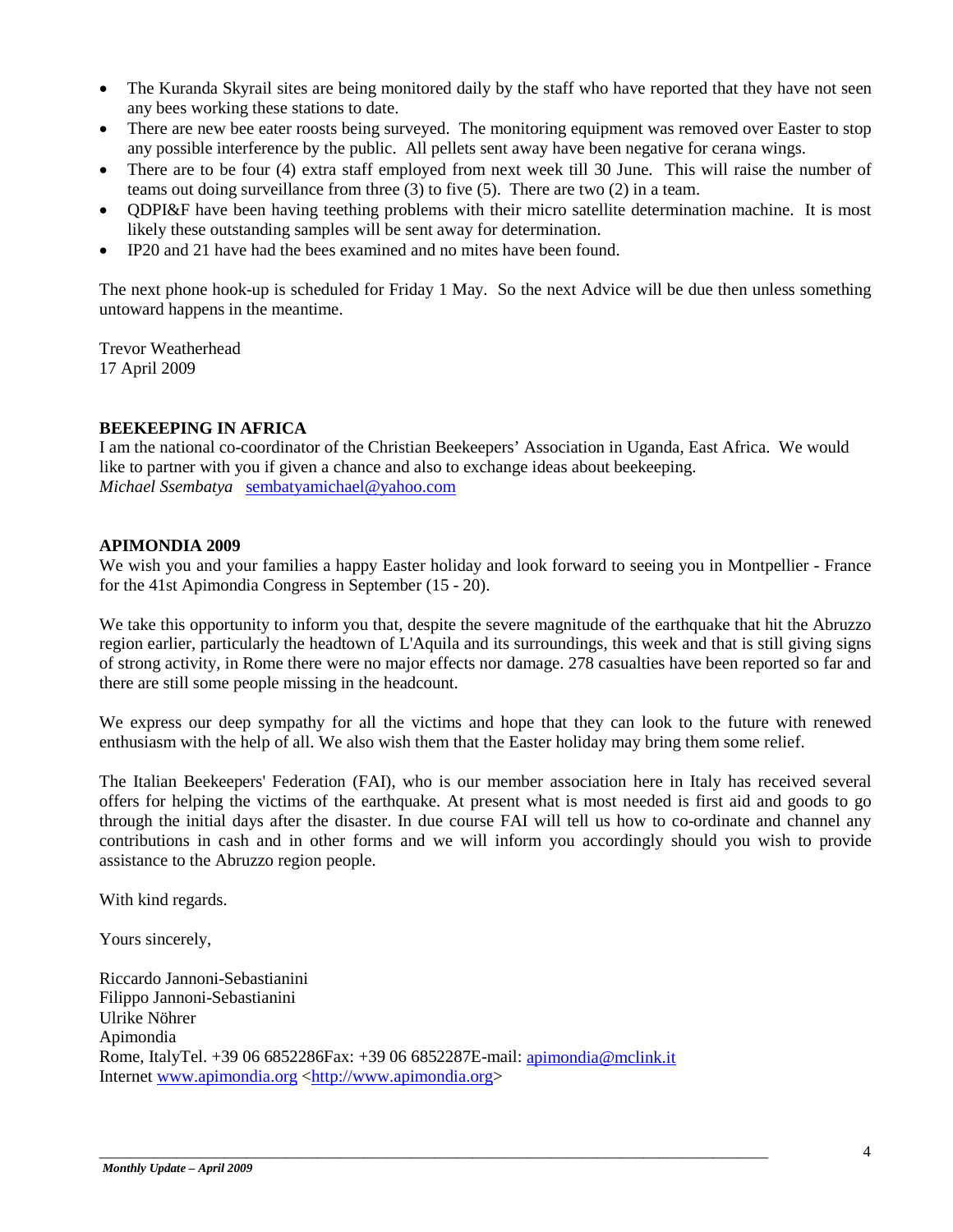# **AUSTRALIAN PLAGUE LOCUST COMMISSION**

*Pest Management Program (NSW) 28 March 2009*

The Australian Plague Locust Commission (APLC) (possibly in conjunction with state and local authority cooperation plus landholder operations) expects to commence locust control operations within 7 days of the date of this advice in accordance with provisions of the relevant sections of the NSW Rural Lands Protection Act.

|                                  | harding of the referant sections of the rad of return Eurits I rotection          |
|----------------------------------|-----------------------------------------------------------------------------------|
| <b>Species:</b>                  | Australian plague locust (Chortoicetes terminifera)                               |
| <b>Location:</b>                 | Expected to initially commence in the Central West and Darling                    |
|                                  | Livestock Health and Pest Authority (LHPA) areas - concentrating                  |
|                                  | primarily in the Coonamble - Quambone and Bourke - Tilpa areas                    |
|                                  | but potentially also in surrounding districts and elsewhere on a needs            |
|                                  | basis. (Other agencies, and landholders, may be conducting separate               |
|                                  | management operations both within and outside these areas)                        |
| <b>Anticipated Commencement:</b> | 28 March 2009                                                                     |
| <b>Anticipated Duration:</b>     | Up to 6-8 weeks (may be intermittent and dependent on a variety of                |
|                                  | factors)                                                                          |
| Method:                          | Aerial application of ultra-low volume (ULV) insecticide                          |
| <b>Possible Materials:</b>       | a) Adonis [Fipronil] (ULV) (Chemical control agent)                               |
|                                  | b) Sumithion [Fenitrothion] (ULV) (Chemical [organophosphorous]<br>control agent) |
|                                  | c) Green Guard [Metarhizium anisopliae] (ULV) (Biological<br>control agent)       |
| <b>Personnel:</b>                | All APLC personnel are appointed as 'Authorised Persons' in                       |
|                                  | accordance with the requirements of the relevant Act of each                      |
|                                  | respective jurisdiction and are employed as Australian Public                     |
|                                  | Servants, subject to evaluation of suitability and police checks,                 |
|                                  | obliged to abide by the Australian Public Service (APS) Act / Code                |
|                                  | of Conduct, evaluated for fitness for duty, participate in a formal               |
|                                  | APLC Induction Programme and are required to satisfactorily                       |
|                                  | complete relevant training.                                                       |
|                                  |                                                                                   |
|                                  | APLC employs a competency-based training programme to address                     |
|                                  | the particular needs associated with the specialised nature of APLC               |
|                                  | operations and for which no alternative external service provider                 |
|                                  | exists. Some relevant examples include:                                           |
|                                  | Conducting ground and aerial surveys to assess locust<br>$\bullet$                |
|                                  | populations and environmental conditions.                                         |
|                                  | Participation in locust control campaigns, including aerial and                   |
|                                  | ground target search and marking plus assessment of control                       |
|                                  | efficacy.                                                                         |
|                                  | Assist scientific staff in research and development work, e.g.                    |
|                                  | field testing insecticides, damage assessment, and locust                         |
|                                  | behaviour.                                                                        |
|                                  | The APLC is the lead agency in locust control in Australia with a                 |
|                                  | similar international reputation. Internal policy guidelines require              |
|                                  | officers to satisfy accepted competency standards before performing               |
|                                  | identified tasks. Officers who have not yet attained competence are               |
|                                  | not authorised to perform identified tasks without the direct                     |
|                                  | supervision of a suitably qualified and experienced APLC officer.                 |
| <b>Consultation:</b>             | Consultation with landholders will take place before any operations               |
|                                  | on or near their property. Apiarists are advised to notify relevant               |
|                                  | authorities of hive locations and consider appropriate precautions.               |
|                                  | Post-control advice will also be provided to landholders after any                |
|                                  | aerial application on their property.                                             |
|                                  |                                                                                   |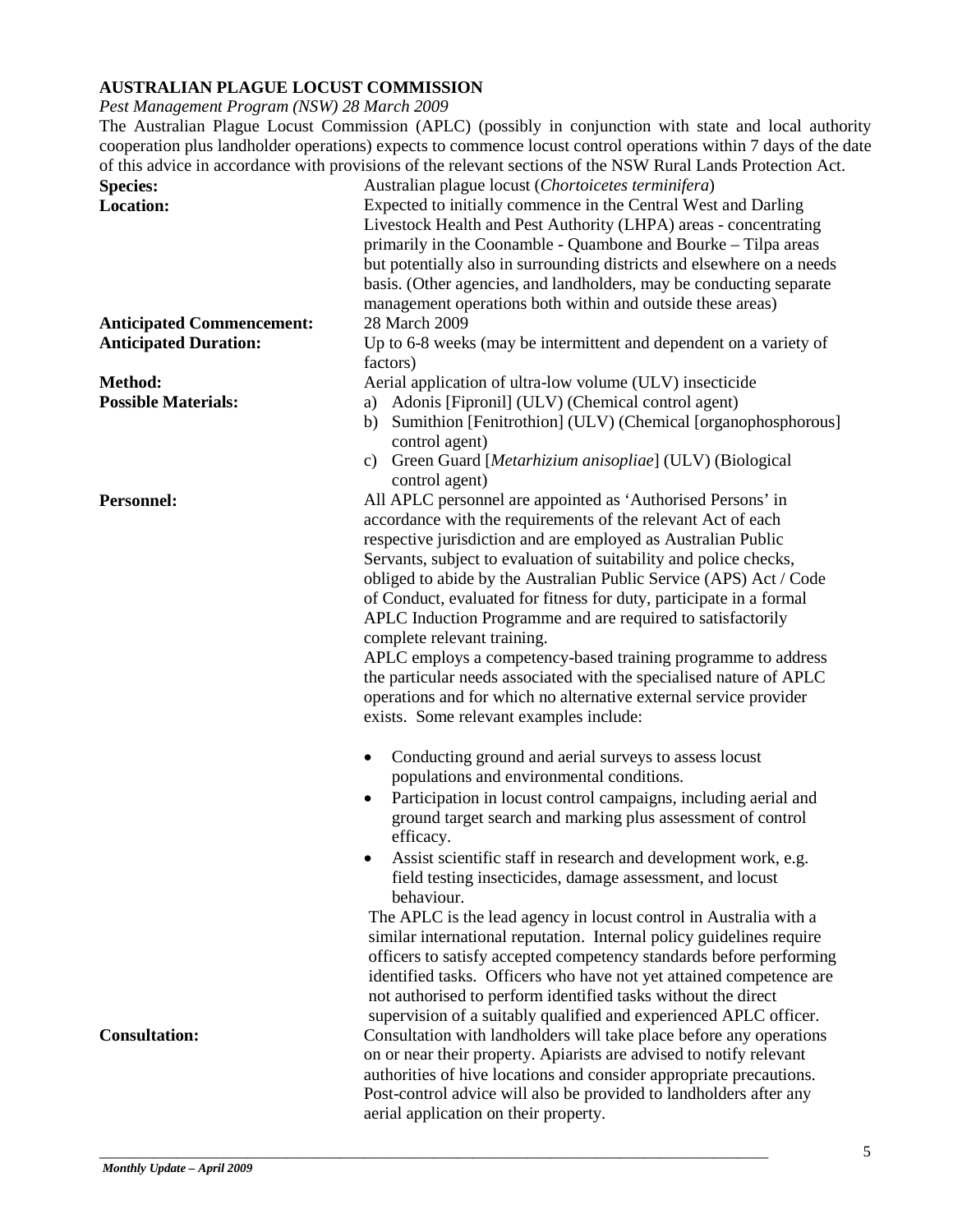#### **EXPORT MATTERS**

#### *Ensuring that your honey and bee products are properly certified for the European Union.*

I hope this will be a regular Australian Quarantine and Inspection Service (AQIS) spot in the AHBIC News and it will highlight regulatory matters related to getting your product overseas. The first of these articles will provide details of getting your product into the European Union (EU)

In 2006, the European Commission introduced import requirements for honey and bee products exported to all member states of the EU. As Europe is a significant market for Australian honey exporters, AQIS in cooperation with AHBIC set up a provisional system that would allow exporters to continue to export to the EU.

The crucial requirements of this provisional system are as follows:

- 1. All exporters must be enrolled with AQIS to export to the EU, please contact me either by telephone (02) 6272 5965 or by email fay.stenhouse@aqis.gov.au if you would like to export to the EU and are not currently enrolled.
- 2. All exporters to the EU must be currently compliant with a recognised HACCP based food safety plan. Acceptable systems include B-QUAL and any program that includes JAS-ANZ accredited food safety audits.
- 3. The correct certificate (correctly completed) must accompany all consignments of honey and bee products exported to the EU. There are two certificates:
	- − For honey and bee products for human consumption, called the *Veterinary Certificate for import of Honey and other Apiculture Products intended for Human Consumption*, and
	- − For honey and bee by-products that are not intended for human consumption, called the *Veterinary Certificate for Apiculture By-Products intended for dispatch to or transit through the European Community*.
- 4. In addition, by-products must have undergone the following;
	- − Been kept at a temperature of -12ºC for at least 24 hours, or
	- − Rendered in the case of wax, or
	- − Be accompanied by a certificate from a State apiary officer that certifies the hives that the product was taken from were free of Acarapis, Tropilaelaps, American foul brood and small hive beetle.

The European Union requires that the export certificate is in the language of the European Border Inspection Post that will inspect the product – the port of entry into the European Union. AQIS currently has certificates in English and bi-lingual certificates suitable for exporting product for human consumption to France, Germany and Italy, plus certificates for by-products for the UK, France, Germany, Italy and Holland.

Please contact me, if you require further explanation of the EU requirements or if you require the development of a certificate in other European languages. Contact your regional AQIS officer for assistance in completing the European export certificate and other advice about getting your product overseas.

*Fay Stenhouse* [fay.stenhouse@aqis.gov.au](mailto:fay.stenhouse@aqis.gov.au) Residue Section, Animal Products Market Access Branch

#### **WORK WANTED**

I am a 20 year old hard working beekeeper from Germany. In August I finish my 3 year apprenticeship at LAVES Bieneninstitut in Celle, Germany. To get more practice with bees and honey I am looking for a job to stay for few months in Tasmania. I look for a beekeeping business to apply for an "Occupational Trainee visa" with paper Nr 913. Can you give me more address from beekeeper in Tasmania? *Steffen Streich* [steffen.streich@gmx.de](mailto:steffen.streich@gmx.de)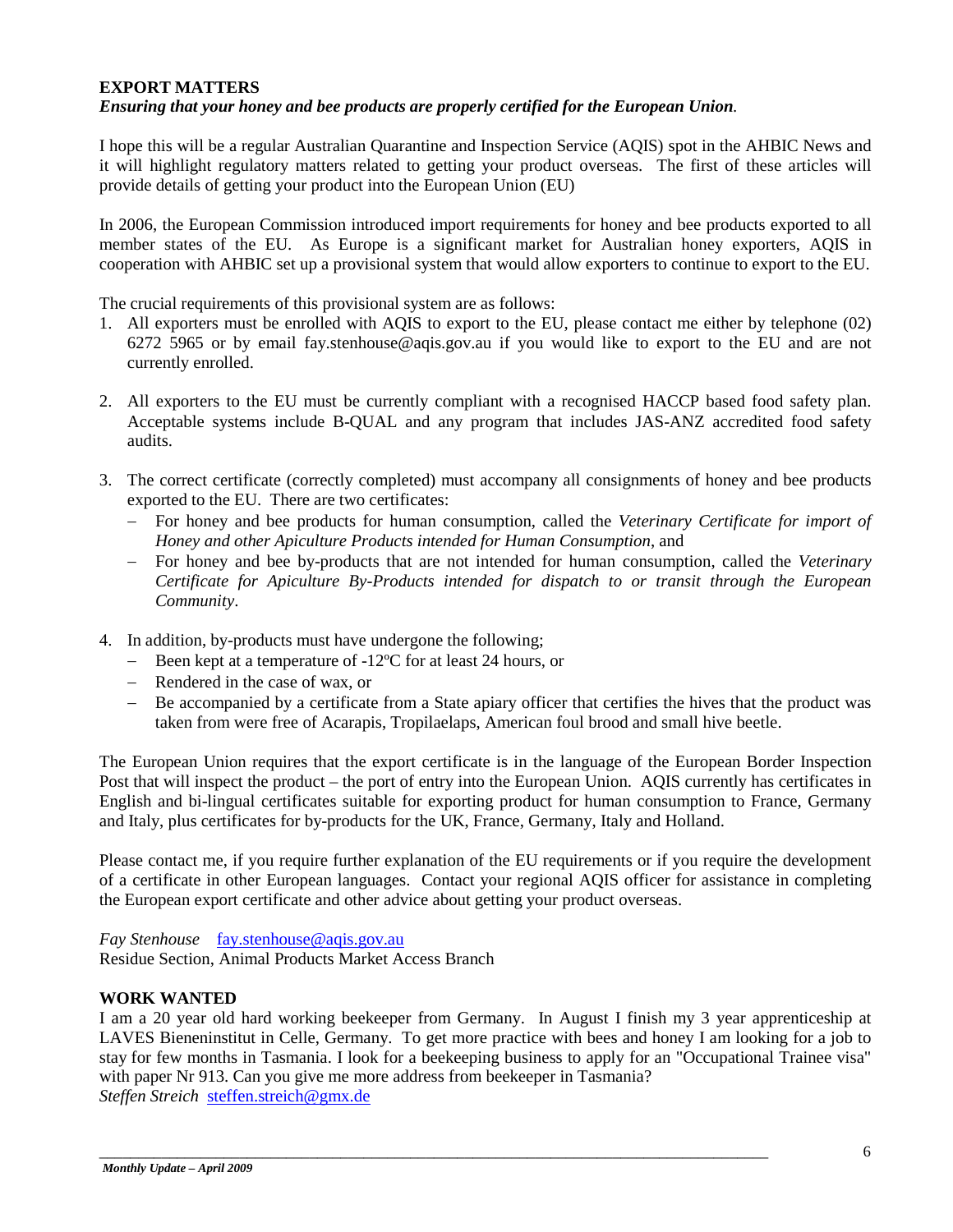#### **BEEKEEPING ON THE AIR**

The ABC radio program ''Drive'' hosted by Richard Glover approached the AHBIC office to provide a beekeeper for the program that was live to air from the Sydney Royal Easter Show on 15 April. Bruce White volunteered for the job!

The main challenge for the show was in three hours, to make a tea pot, cup, spoon and biscuits. The team for the challenge included: Mark Eliott (glass blower), Ranjit Giri (tea processor), Ray Frien (tea grower), Joseph Ebbage (Almond grower), Bruce White (apiarist), Shannon (and the cow for milk).

During the show Richard Glover gave eryone the chance to promote the industries they represented. Bruce took along a frame of bees in a Perspex case, a hand extractor and two frames of honey so the extracted honey could be used in the biscuits.

The tea pot, cup and spoon were auctioned and \$3,400 was raised for the Far West Children's Health Scheme.

Following the program going to air the Honey Stand at the Show enjoyed the benefits of the publicity.



*Bruce White live on the ABC at the Sydney Royal Easter Show*

#### **BEESWAX WANTED**

Stella + Marco - a Brisbane skincare company is currently sourcing a local supplier of unrefined Beeswax for use in products. Quantities at this stage are in 5kg lots. If you are able to supply please contact Directors Melinda or Lisa on 1800 705 023.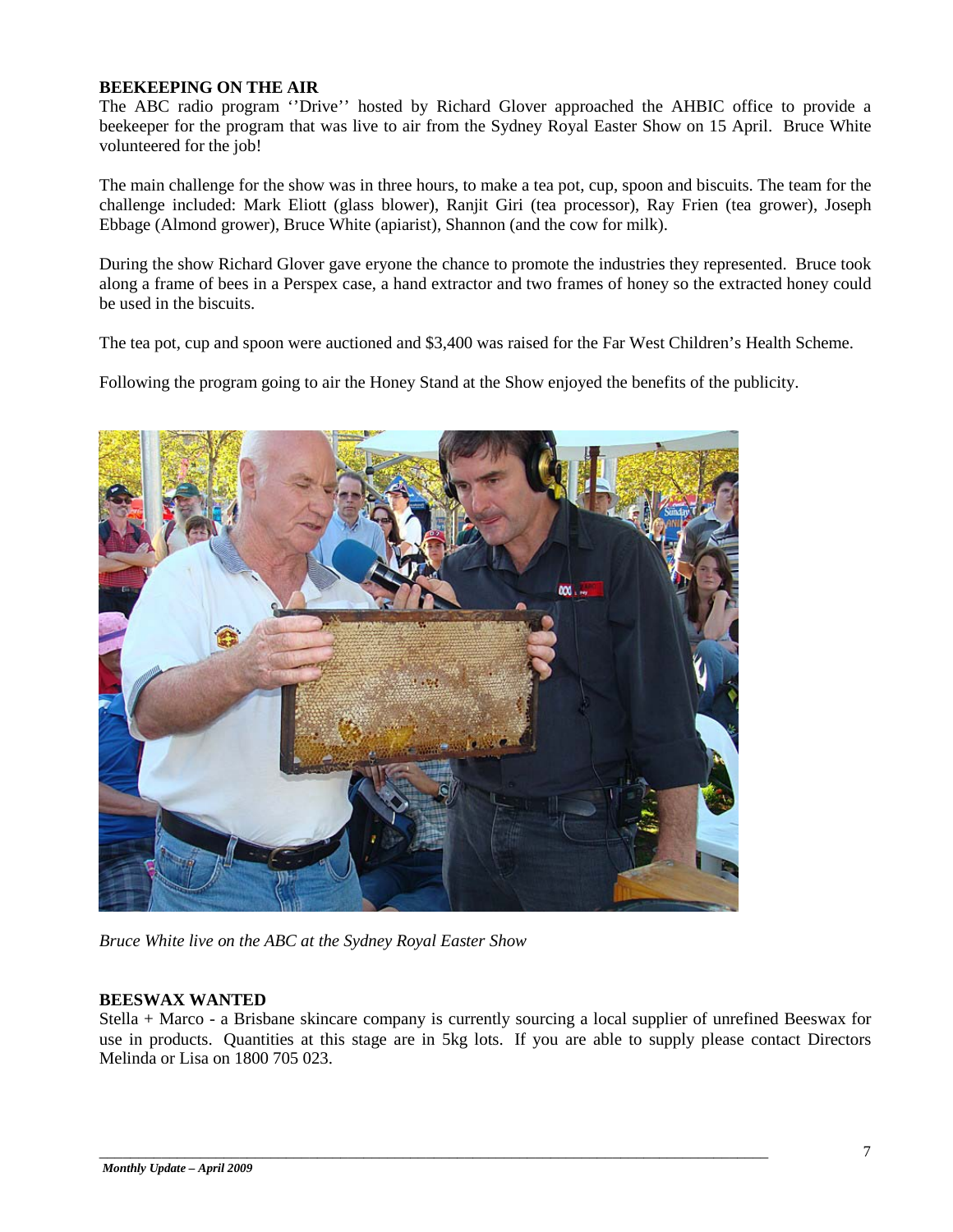# AUSTRALIAN HONEY BEE INDUSTRY COUNCIL INC.

# Annual General Meeting and Conference to be held at Rydges Parramatta, 116 James Ruse Drive, Rosehill, New South Wales commencing Sunday, 12 July 2009 at 1.30pm

# **AGENDA**

# **Attendees:**

- 12 Delegates from Federal Council of Australian Apiarists Associations
- 3 Delegates from Honey Packers and Marketers Association
- 2 Delegates from National Council of Crop Pollination Associations
- 2 Delegates from Australian Queen Bee Breeders Association
- **1. Nosema Ceranae Dr Michael Hornitzky** *)*
- **2. Response to Parliamentary Inquiry -** Mr Tom Aldred DAFF -Animal & Plant Health *(Attachment 2)*
- **3. Varroa in New Guinea - Dr Denis Anderson, CSIRO**

**Afternoon tea will be served between 3:30 and 4:00pm**

- **4. Honey Bee Research and Development Committee (HBRDC) - Mr David Dall**  (*Attachment 4)*
- **5. Queen Bee Breeding Programme – Mr Bruce White**
- **6. AHBIC Review - Mr Bill Weiss**

*Meeting adjourns until 7:45am - Monday 13 July 2009*

**This evening's dinner will be held in the Kingston Suite on the Mezzanine Level**

**Pre-dinner drinks will be served from 7.00pm with dinner served at 7.30pm** 

**Our guest speaker for the Dinner is Mr Greg Fraser, CEO of Plant Health Australia**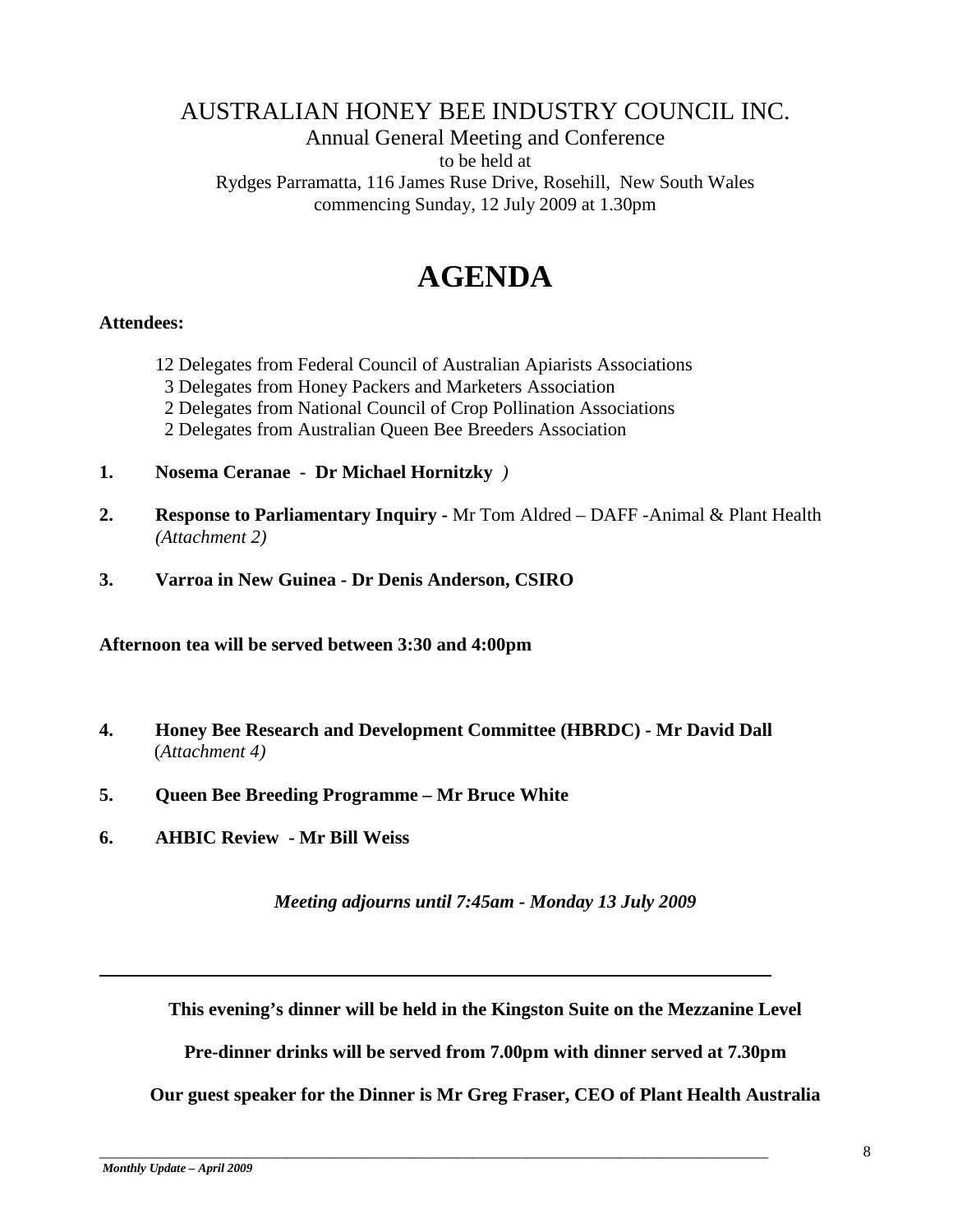# AUSTRALIAN HONEY BEE INDUSTRY COUNCIL INC. Annual General Meeting and Conference to be held at Rydges Parramatta, 116 James Ruse Drive, Rosehill, New South Wales reconvening at 7:45am Tuesday, 13 July 2009

## **7. Chairperson's Report**

#### **8. Minutes of Previous Meeting**

Following consideration of the minutes it is proposed: *"That the minutes of the annual general meeting held at Quality Hotel Melbourne Airport, 265 Mickleham Road, Tullamarine, Victoria on 14 & 15 July 2008, as circulated be confirmed as a true and correct record."*

#### **9. Business Arising from Minutes**

#### **10. Consideration of AHBIC Review and Constitutional Changes** *(Attachment)*

*The meeting will consider the AHBIC Internal Review and Recommendations attached.*

*In accordance with Section 19 of the AHBIC Constitution the following changes will be debated and adopted in accordance with the recommendations contained in the AHBIC Review Report.*

*The notes contained under the recommendations have been prepared to explain the implications constitutionally of adopting the Report's recommendations. They do not form part of the report. An abridged version of the Report is attached for your further information.*

*Each of the Recommendations is listed together with Constitutional implications. The AHBIC Chairman has also indicated that at the AHBIC AGM in order to save time he will debate the Report's Recommendations by the moving of the following two (2) Constitutional Resolutions. Member bodies may wish to debate the Report's Recommendations individually and make amendments to the Constitution or support the Resolutions below:*

#### NOTICE OF CONSTITUTIONAL RESOLUTIONS (Section 19 – AHBIC Constitution)

\_\_\_\_\_\_\_\_\_\_\_\_\_\_\_\_\_\_\_\_\_\_\_\_\_\_\_\_\_\_\_\_\_\_\_\_\_\_\_\_\_\_\_\_\_\_\_\_\_\_\_\_\_\_\_\_\_\_\_\_\_\_\_\_\_\_\_\_\_\_\_\_\_\_\_\_\_\_\_\_\_\_\_\_\_\_

The AHBIC Chairman has indicated for ease of simplicity at the AHBIC Annual General Meeting he will put forward the following Resolutions:

- i. That the existing Constitution of the Australian Honey Bee Industry Council Incorporated be repealed.
- ii. That a new Constitution be adopted incorporating the Recommendations of the AHBIC Committee of Review's Report.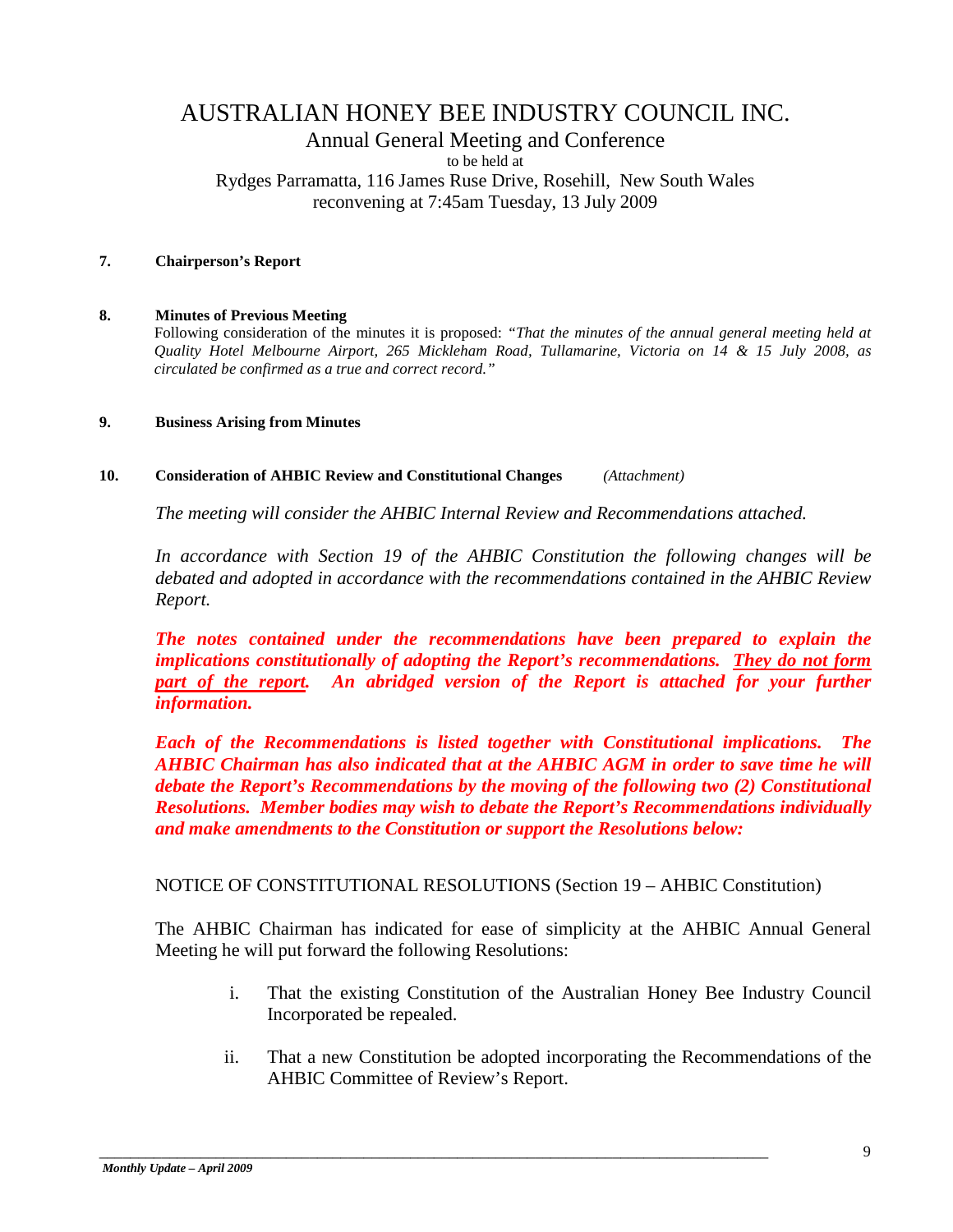AHBIC Delegates will receive a copy of this new Constitution (drawn up by the AHBIC Review and Constitutional Committee) in their agenda papers. Member Associations should empower their delegates to vote on and/or amend any proposed constitutional changes that may be put forward at the AHBIC AGM.

Member Associations should formulate their views and make known their wishes to their elected AHBIC delegates.

# **Recommendation 1**

# **That all sector member body representation within the Australian Honey Bee Industry Council Inc. organizational structure, as currently exists, be deleted from the structure.**

This effectively recommends that all existing members of AHBIC resign their membership presumably after making the constitutional changes necessary to bring about the Report's recommendations. AHBIC is currently an organisation made up of member organisations it cannot legally expel members therefore the member organisations, FCAAA, HPMAA, AQBBA and NCPA must agree themselves to resign.

Constitutionally Section 4.2 would be deleted and replaced by a new Section 4.2: Voting entitlement would be:

| NSW Apiarists' Association Inc (NSWAA)                            |  |
|-------------------------------------------------------------------|--|
| Victorian Apiarists' Association Inc (VAA)                        |  |
| South Australian Apiarists' Association (SAAA)                    |  |
| Queensland Beekeepers' Association (QBA)                          |  |
| Tasmanian Beekeepers' Association (TBA)                           |  |
| Western Australian Farmers Federation (WAFF) – Beekeepers Section |  |
| Honey Packers & Marketers Association (HPMAA)                     |  |
| <b>Australian Queen Bee Breeders Association (AQBBA)</b>          |  |
| <b>National Crop Pollination Association (NCPA)</b>               |  |
| <b>Chairperson of AHBIC Policy Advisory Committee</b>             |  |
| Section 4.3 is deleted.                                           |  |

# **Recommendation 2**

# **That the six principal state apiarists' associations constitute the core organizational structure of the Australian Honey Bee Industry Council Inc.**

The constitution currently allows for the admission of new organisations. It would be a simple matter of the six principal State Apiarists' Associations applying for membership. The issue of voting rights however will need to be determined as per the above.

# **Recommendation 3**

**That the production sectors of queen breeding and crop pollination be provided with appropriate pathways for core peak body representation through respective principal state apiarists' associations, including the opportunity for formal representation at meetings of the peak body general council. (Principal state apiarists' associations meeting in council.)**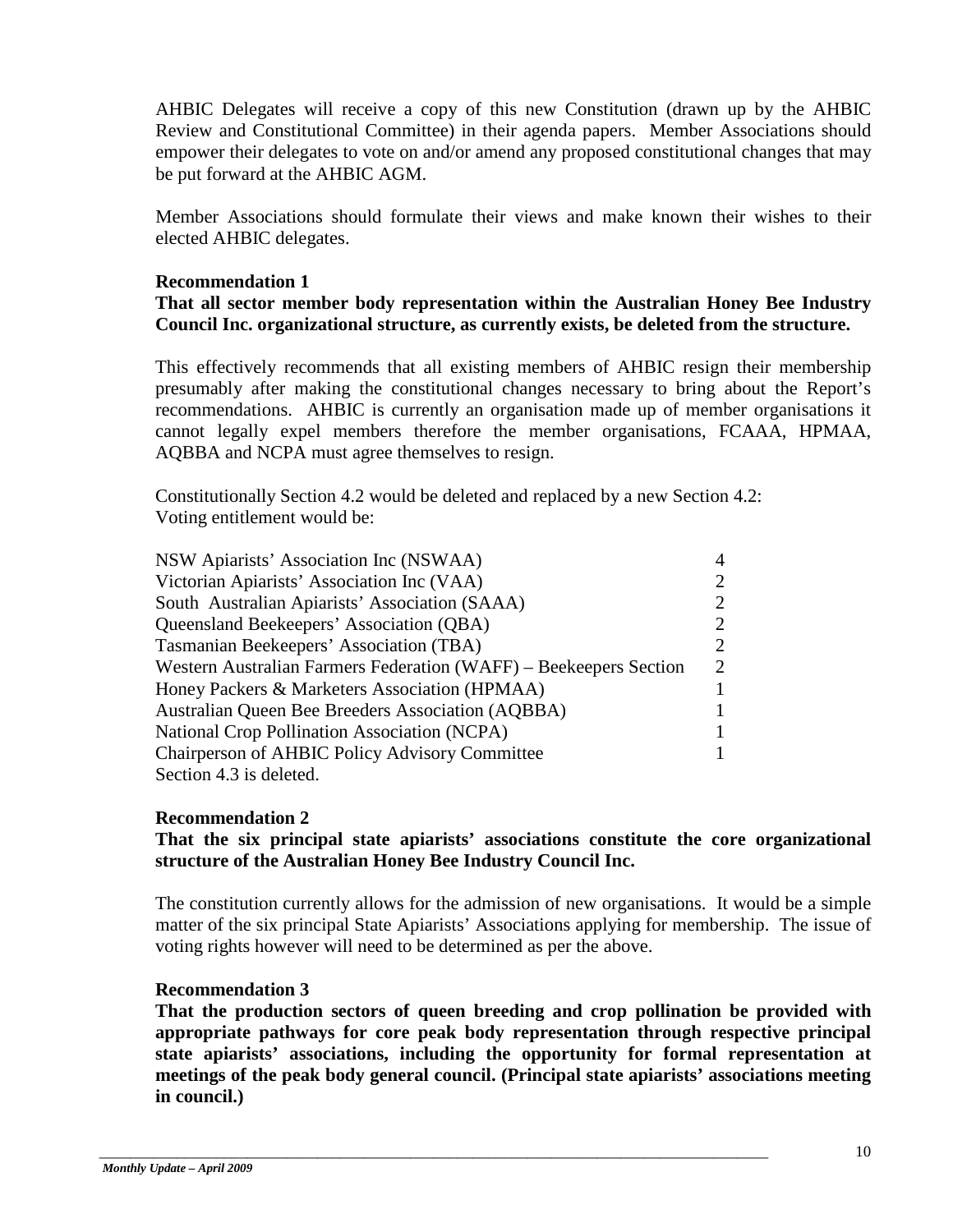The first issue is a matter for State Associations to decide as all have different constitutions.

A new Section 4.3 would be introduced that:

The following number of delegates shall be appointed by respective member organisations to attend meetings and vote on their behalf.

| NSW Apiarists' Association Inc (NSWAA)                            | 4                           |
|-------------------------------------------------------------------|-----------------------------|
| Victorian Apiarists' Association Inc (VAA)                        | $\mathcal{D}_{\cdot}$       |
| South Australian Apiarists' Association (SAAA)                    | $\mathcal{D}_{\cdot}$       |
| Queensland Beekeepers' Association (QBA)                          | $\mathcal{D}_{\cdot}$       |
| Tasmanian Beekeepers' Association (TBA)                           | $\mathcal{D}_{\mathcal{L}}$ |
| Western Australian Farmers Federation (WAFF) – Beekeepers Section |                             |
| Honey Packers & Marketers Association (HPMAA)                     |                             |
| Australian Queen Bee Breeders Association (AQBBA)                 |                             |
| <b>National Crop Pollination Association (NCPA)</b>               |                             |
| Chairperson of AHBIC Policy Advisory Committee                    |                             |

Delete Section 5.2.4 and replace with a new Section 5.24: That all financial members are eligible to stand for the position of Chairperson.

## **Recommendation 4**

**The honey packing and marketing sector be provided the opportunity to be formally represented at meetings of the peak body general council.** 

Delete Section 3.3. Delete Section 5.3.4. As per new Section 4.3.

# **Recommendation 5**

**That a honey quality, packing, and marketing policy advisory standing committee be established, membership consisting as follows:** 

- **– Chairperson, AHBIC**
- **– Chairperson, HP & MAA**
- **– Chairperson, B-Qual**
- **– Chairperson, HBRDC.**
- **– Largest by volume honey packer**

Introduce a new Section 4.9.

An AHBIC Policy Committee shall be established comprising:

- Chairperson, AHBIC
- Chairperson, HP & MAA
- Chairperson, B-Qual
- Chairperson, HBRDC
- Largest by volume honey packer

\_\_\_\_\_\_\_\_\_\_\_\_\_\_\_\_\_\_\_\_\_\_\_\_\_\_\_\_\_\_\_\_\_\_\_\_\_\_\_\_\_\_\_\_\_\_\_\_\_\_\_\_\_\_\_\_\_\_\_\_\_\_\_\_\_\_\_\_\_\_\_\_\_\_\_\_\_\_\_\_\_\_\_\_\_\_

#### **Recommendation 6**

**That the function of the AHBIC honey quality, packing and marketing policy advisory standing committee be to receive references from the AHBIC executive committee of**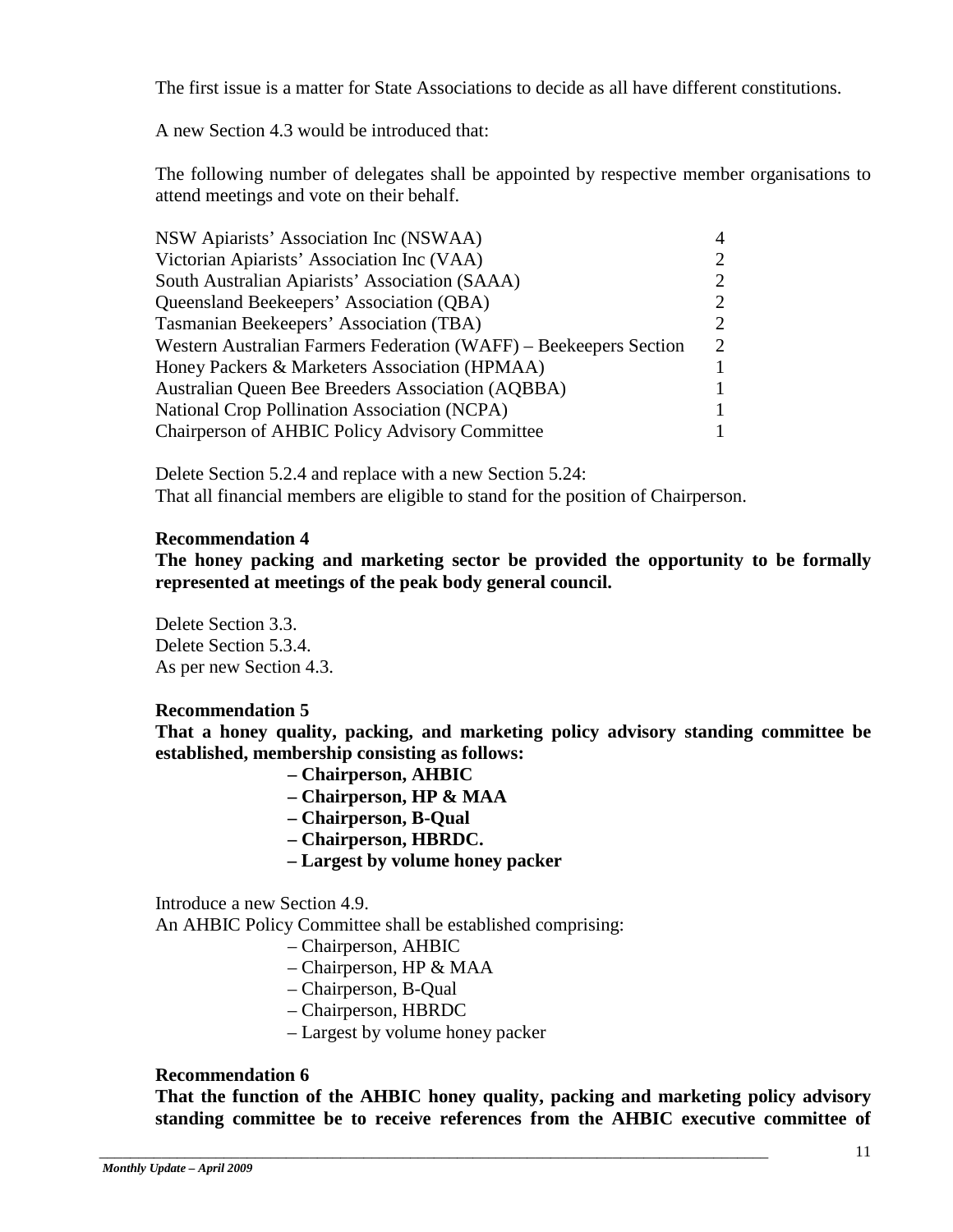**management for consideration and to recommend courses of action, in addition to the capacity to generate initiatives and recommendations for consideration by the AHBIC general council and executive committee.** 

The above committee renamed AHBIC Policy Committee would fulfil the above functions.

## **Recommendation 7**

**That the AHBIC executive committee of management be reduced in number to 5 members, including the Chairperson and deputy Chairperson, elected by the members of the AHBIC general council of delegates.** 

Delete Section 5.4 & 5.5.

New Section 5.4.

That the affairs of AHBIC shall be directed by an Executive Committee of five (5) persons comprising the Chairperson, Deputy Chairperson and three (3) committee members appointed at the Annual General Meeting. All retiring members are eligible for re-appointment.

# **Recommendation 8**

**That the AHBIC executive committee of management terms of appointment be for two years, elections staggered to provide for management continuity and flexibility.** 

Add new Section 5.5.

The Executive Committee shall be elected for a term of two (2) years. (In the first year of election the two committee members with the highest votes shall be elected for two (2) years with the remainder for one (1) year).

Amendment to Section 5.2 to read:

A Chairperson of AHBIC to be elected for two (2) years at each bi-annual Annual General Meeting

#### **Recommendation 9**

**That consultation with the representative apiarists' associations of the Northern Territory and the Australian Capital Territory be engaged to discuss and resolve the Territories' accommodation within the peak body organizational structure.** 

This is a matter for State Associations. It is noted that efforts to engage the territories in the past have floundered, not because of the lack of willingness to include.

#### **Recommendation 10**

**That each member state of the AHBIC establish pathways for consultation with any unaligned beekeeping entity which may reside in any state.** 

Again a matter for State Associations.

# **Recommendation 11**

**That the AHBIC investigate, and report on, what structural changes, if any, would be required to facilitate a closer working relationship with the National Farmers' Federation Inc.**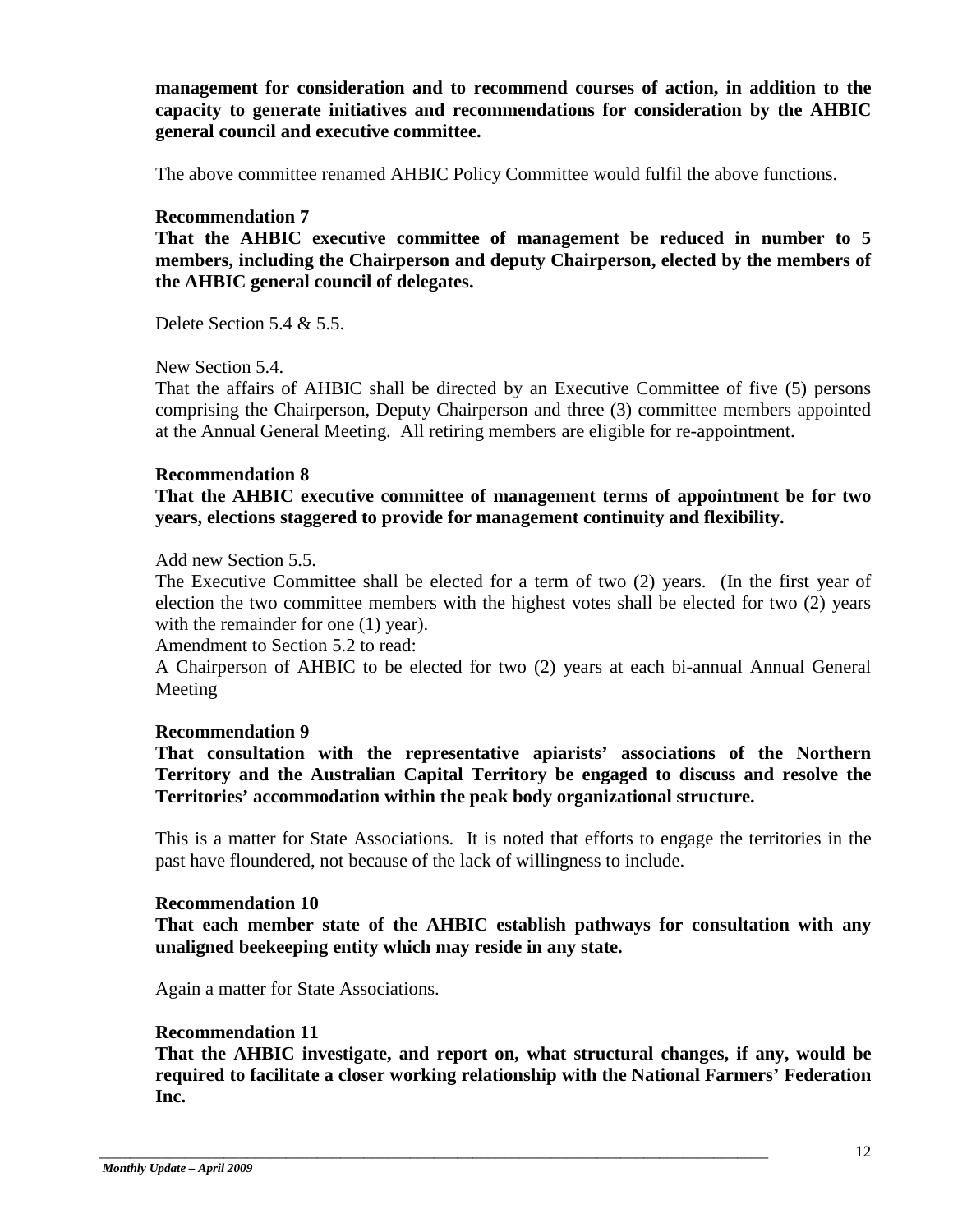There are no structural issues preventing a closer working relationship with the National Farmers' Federation (NFF), as the NFF is made up of commodity councils. In the past the NFF have even offered membership (approximately \$50,000) plus the cost of operating the commodity council. This would represent the existing cost of running AHBIC plus the \$50,000.

AHBIC is also free to approach NFF direct and we have worked directly with them in Aboriginal Land Rights.

The NFF itself recently restructured to encourage more groups to affiliate. An analysis needs to be done of the cost vs. benefits of membership.

# **Recommendation 12**

**That a constitutional review committee be established to remodel the existing AHBIC constitution to reflect organizational and operating changes agreed to by the member states in Council.** 

AHBIC already has an established Constitutional Review Committee.

# **Recommendation 13**

**The AHBIC constitutional review committee examine, and if relevant and appropriate, consider provisions of other similar entities' rules for possible adaptation for the AHBIC statutes. Examples follow:** 

- **– The Almond Board of Australia**
- **– The Canadian Honey Council**
- **– The National Beekeepers' Association of New Zealand**
- **– The Federal Council of Australian Apiarists' Associations**
- **– Australian Citrus Growers**

The above resolution needs to be considered by the AHBIC Constitutional Review Committee. **Recommendation 14** 

**That each principal state apiarists' association be required to allocate the portfolios of honeybee crop pollination and queen bee production each to a designated serving executive council member and establish avenues for liaison with each sector.** 

This matter is referred to State Apiarists' Associations for implementation.

\_\_\_\_\_\_\_\_\_\_\_\_\_\_\_\_\_\_\_\_\_\_\_\_\_\_\_\_\_\_\_\_\_\_\_\_\_\_\_\_\_\_\_\_\_\_\_\_\_\_\_\_\_\_\_\_\_\_\_\_\_\_\_\_\_\_\_\_\_\_\_\_\_\_\_\_\_\_\_\_\_\_\_\_\_\_

# **Recommendation 15**

**That the principal state apiarists' associations establish within each regular executive council meeting agenda standing orders, provision for discussion and resolution of AHBIC business generated from the respective state, or by the peak body executive committee of management.** 

Again a matter for State Associations.

# **Recommendation 16**

**That the AHBIC executive director maintain an internal communications correspondence register, comprising:** 

> **– Principal state apiarists' associations elected council members, reviewed annually post state conference elections**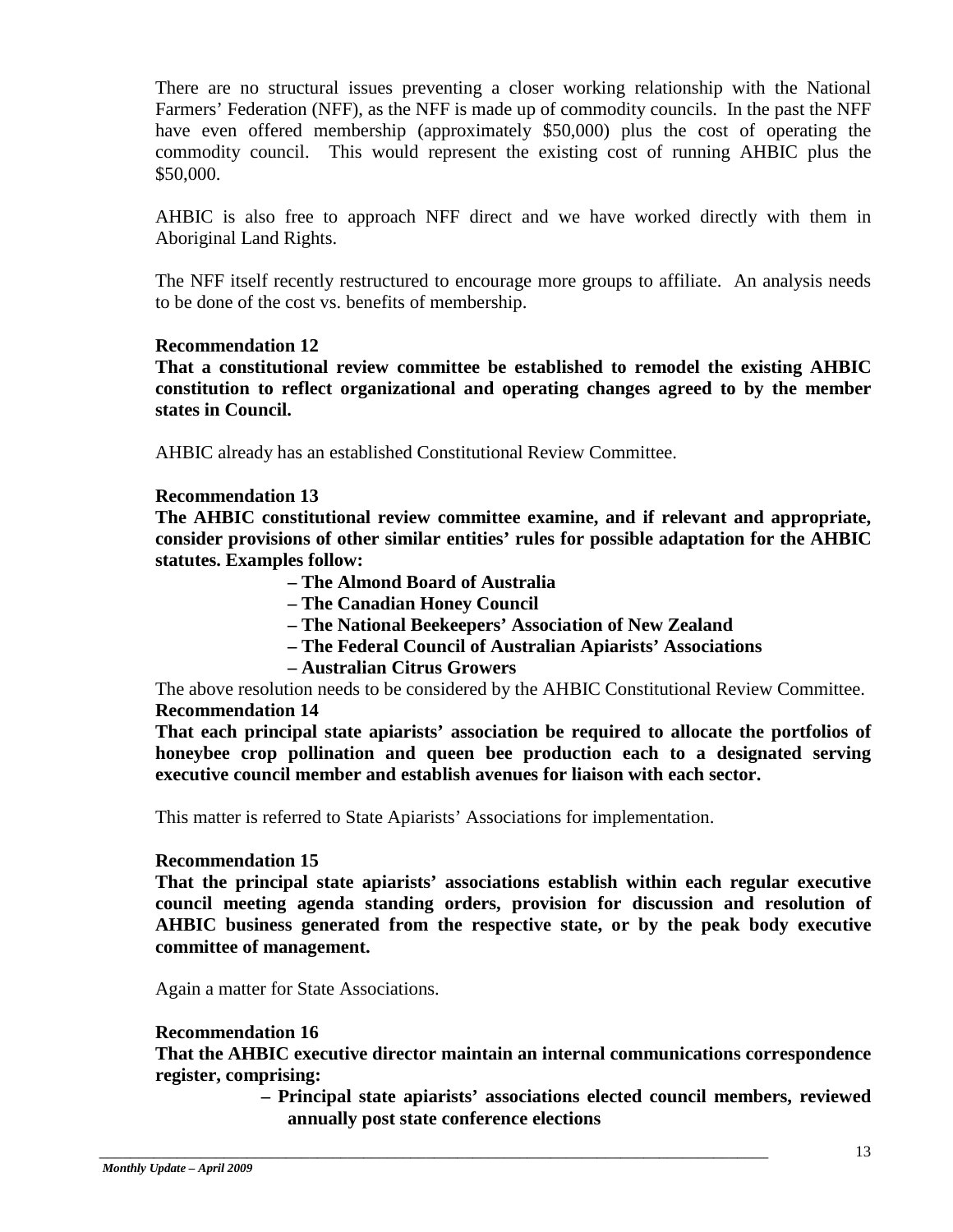- **– State departments of agriculture/primary industries apiculture personnel**
- **– Mainstream honey packers/marketers/producer packers**
- **– Pollination Australia**
- **– Honey Bee Research and Development Committee members**
- **– Key Federal Department of Agriculture and Fisheries personnel**
- **– Others as may be appropriate**

This is currently the case and should be reviewed by the incoming AHBIC Executive.

## **Recommendation 17**

**That as an issue arises for consideration by the AHBIC, generated externally, or internally by the executive committee of management, by a member state, or by the policy advisory standing committee, the executive director circulate the information to each of the member states including respective executive council personnel, and seek input from each of the member states as a prerequisite of consideration by the AHBIC executive committee of management. The relevant correspondence also be circulated to other parties listed on the register, for their information, subject to the discretion of the executive committee of management.** 

These are operational issues that are probably best dealt with by the Chairperson and Board. Possibly an Executive summary of decisions and extracts of board minutes would achieve these outcomes.

#### **Recommendation 18**

**That when sufficient lead time is not available for wider consultation, the executive committee of management have the power to resolve issues on behalf of the member states, subject to reporting of action taken and endorsement by the member states.** 

This is currently the case.

#### **Recommendation 19**

**That publication of the monthly AHBIC newsletter continue and be circulated to parties of the internal correspondence register. It is further recommended that each newsletter should include a Market Intelligence Section, reporting comprehensively on prevailing export and domestic market environments.** 

The inclusion of a Market Intelligence Section is dependent on obtaining the relevant data what sources are considered to be relevant? This matter needs to be considered further by the incoming AHBIC Executive.

# **Recommendation 20**

**That each principal state apiarists' association be requested to publish, in each issue of respective periodicals, peak body press releases and news items for the information of financial members.** 

\_\_\_\_\_\_\_\_\_\_\_\_\_\_\_\_\_\_\_\_\_\_\_\_\_\_\_\_\_\_\_\_\_\_\_\_\_\_\_\_\_\_\_\_\_\_\_\_\_\_\_\_\_\_\_\_\_\_\_\_\_\_\_\_\_\_\_\_\_\_\_\_\_\_\_\_\_\_\_\_\_\_\_\_\_\_

This is currently the case.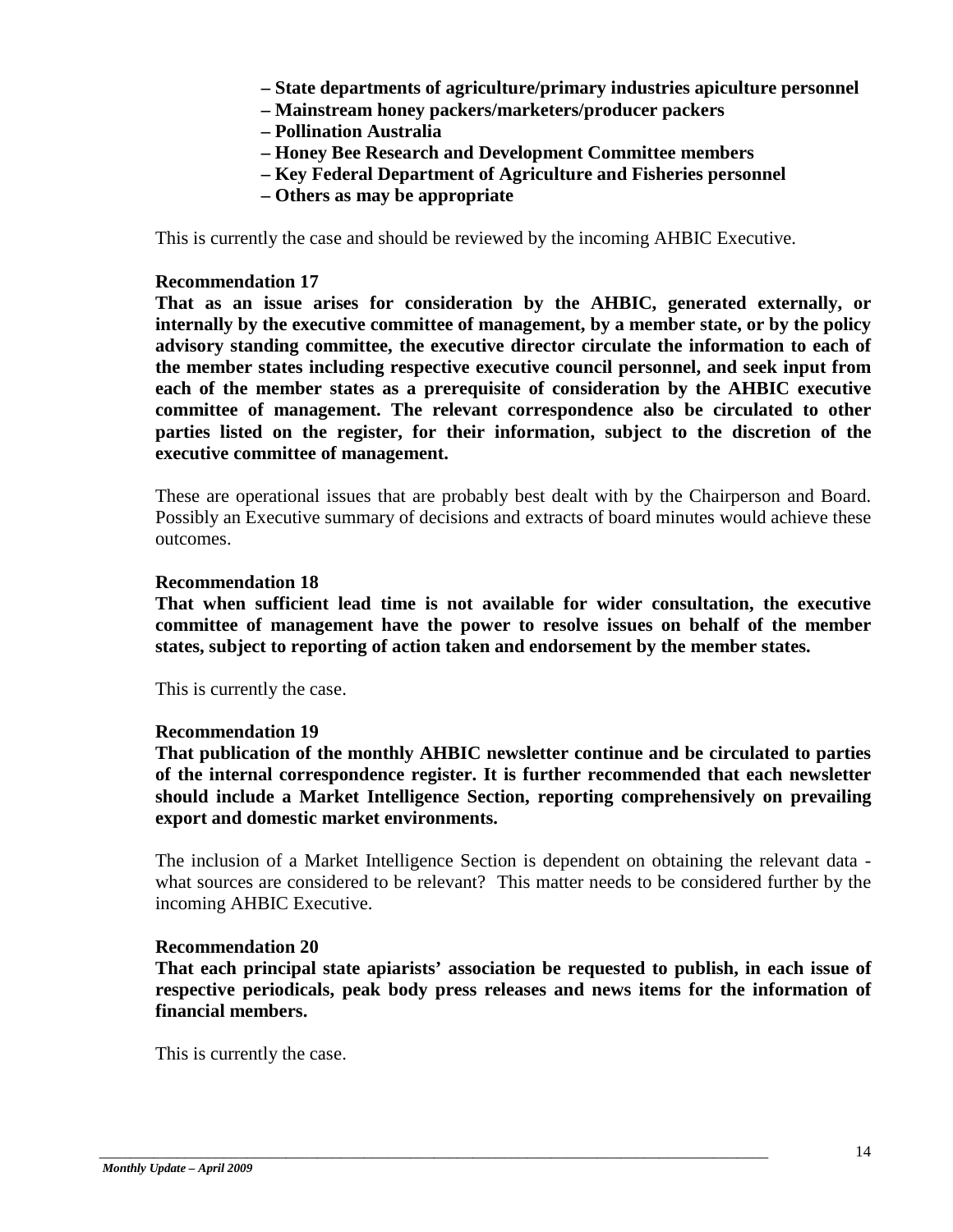# **Recommendation 21**

# **That each state apiarists' association member state's annual executive council meeting roster be lodged with the AHBIC office.**

State Associations are requested to this if this is passed.

# **Recommendation 22**

**That the outcome of all executive committee of management actions/deliberations be expeditiously reported to each principal state apiarists' association.** 

This matter requires no constitutional change to be effected.

# **Recommendation 23**

**That the principal state apiarists' associations, convening in general council and on taking professional advice, establish performance indicators applicable to executive committee personnel, segregated as follows:** 

- **– Executive Director – (linked to financial bonus)**
- **– Chairperson – (linked to financial bonus)**
- **– Deputy Chairperson and Executive Council Members**

This is an admirable goal but will be extremely difficult to implement. It is recommended that further professional advice be sought and carefully scrutinised as it could prove to be financially prohibitive is implemented poorly.

# **Recommendation 24**

**That any honey bee industry participant, who is a financial member of a principal state apiarists' association, be eligible for nomination and election to the AHBIC executive committee of management, including the offices of Chairperson and vice Chairperson.** 

Delete Section 5.2.4 and replace with new Section 5.2.4:

Any financial member of a principal Apiarists' Association as named in the Constitution shall be eligible for nomination and election to the AHBIC Executive Committee of Management, including the offices of Chairperson and Vice Chairperson.

# **Recommendation 25**

**That all nominations for the election of AHBIC executive committee of management members, including the Chairperson and vice Chairperson, be lodged with the executive director one month in advance of elections. (Note the provisions of recommendation 8 regarding staggered terms of appointment.)** 

A new Section 5.6 that:

The candidates for the election of position on the AHBIC Executive Committee, including Chairperson and Vice Chairperson be lodged with the Executive Director 30 day in advance of the Annual General Meeting. All positions will be filled for two (2) years (and elected by rotation) at the Annual General Meeting and decided by voting delegates.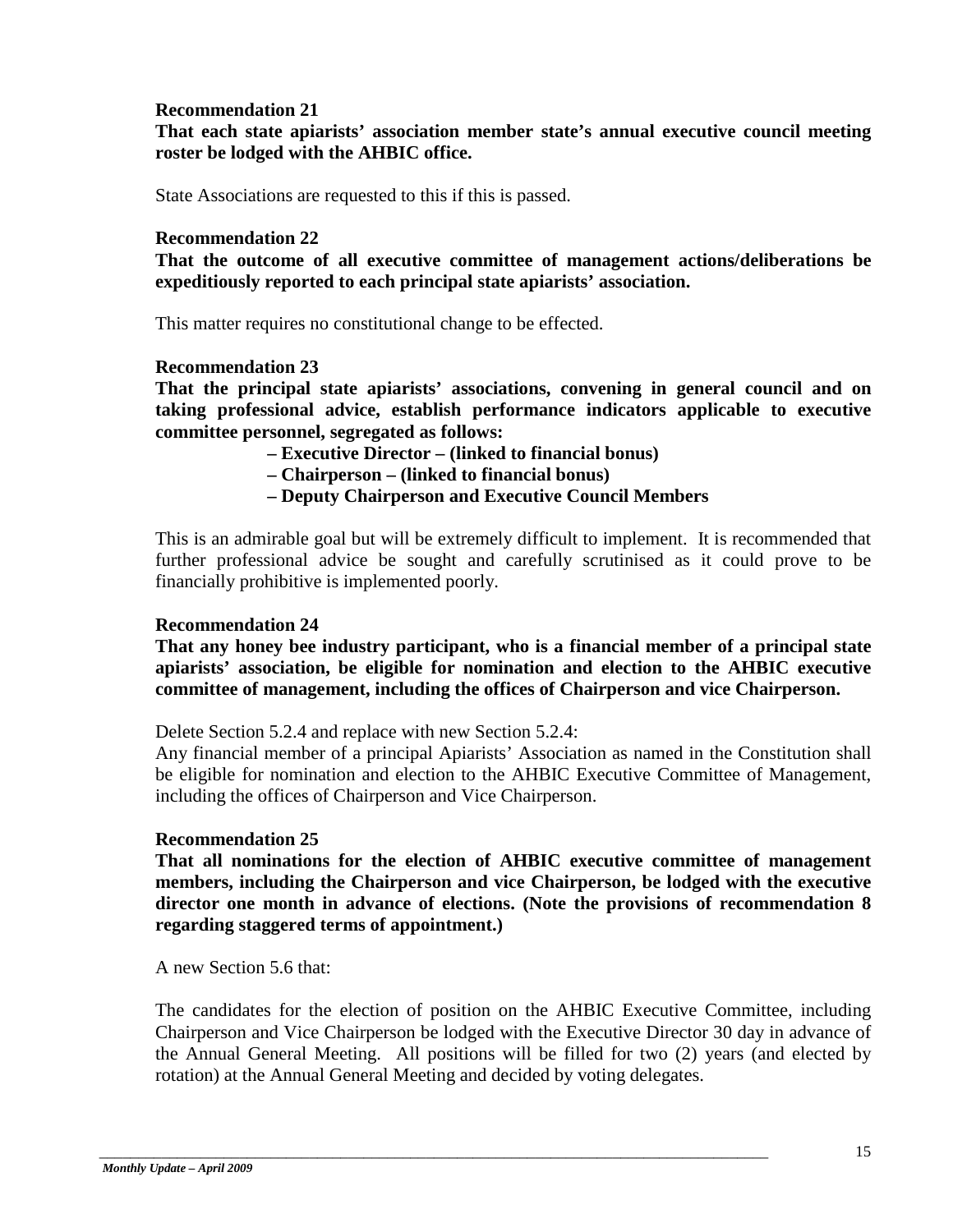# **Recommendation 26**

**That all electoral voting to decide the successful candidates take place in session on the floor of the AHBIC Annual General Meeting, resolved by the council of delegates representing the principal state apiarists' associations of Australia.** 

The above Constitutional amendments allow this to occur.

## **Recommendation 27**

**That all issues debated on the floor of the AHBIC Annual General Meeting be resolved by the council of delegates representing the principal state apiarists' associations of Australia.** 

This has been accomplished via only principal State Apiarists' Associations being eligible to be elected as voting delegates.

# **Recommendation 28**

**That any Australian honey bee industry participant who is not a member of the AHBIC general council of delegates, or a financial member of a principal state association be eligible to move, second, and debate motions, providing notice of motion to do so three months in advance is lodged with the AHBIC executive director.** 

This is simply a matter of changing standing orders and is not a matter for Constitutional changes.

#### **Recommendation 29**

**That any Australian honey bee industry participant be eligible to attend annual general meetings, and to participate in debate on any issue.** 

Again no Constitutional change is required.

#### **Recommendation 30**

**That the principal state apiarists' associations in Council give consideration to the conduct of the AHBIC Annual General Meeting as a National Convention, to showcase the industry to the Federal and State Governments, to the stakeholders, and to the wider community.** 

This can be done under the existing Constitution. The question to be answered is who runs the convention – the State where the AGM is held or AHBIC? The cost, venue and agenda are issues that need to be determined in advance.

# **Recommendation 31**

**That the AHBIC Chairperson and executive director as a matter of priority, commence consultation with the Federal Government and if necessary the State Governments, to determine what opportunities may exist for the design and implementation of a statutory arrangement for the purpose of funding the operations of the Australian apiculture industry peak body, including the establishment of a hive levy.**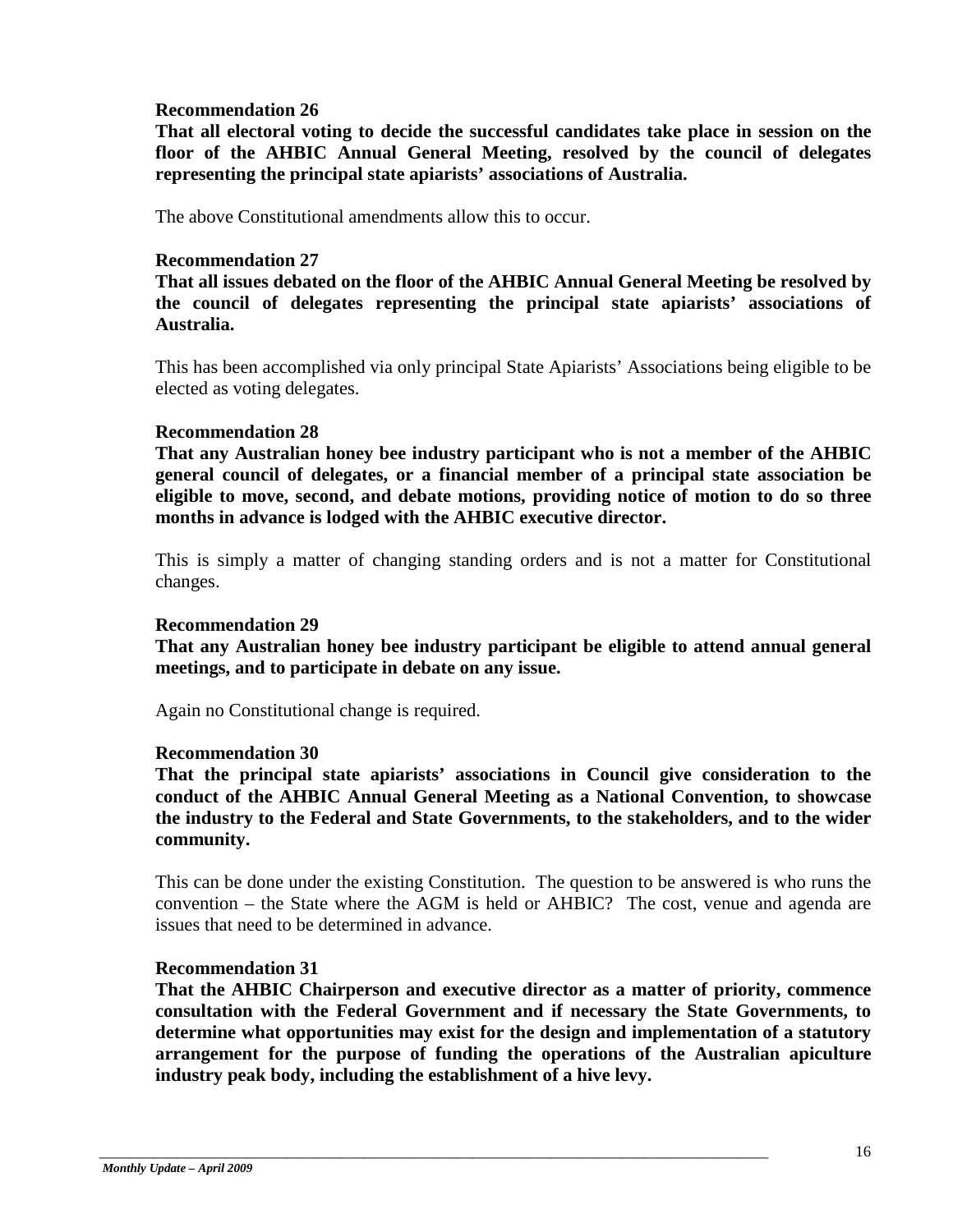AHBIC has requested HBRDC to provide a paper analysing the cost and benefits of the establishment of a hive levy. It is proposed that the hive levy would replace existing levies and would be required to satisfy the Government's levy principles. It is also proposed that the hive levy would incorporate all beekeepers both commercial and non-commercial given the fact that biosecurity issues are also a matter directly affecting non-commercial beekeepers.

The cost of levy collection would also need to be assessed. The most efficient levy collection was previously on honey due to the small number of packers. This may now not be the case with considerable sales now being made by beekeepers to farmers markets and direct sales to consumers. The cost of collection and auditing a hive levy could be quite high unless State Governments agreed to co-operate. The issue of the treatment of Tasmanian and Territory beekeepers is also an issue that needs to be resolved in respect of a hive levy.

AHBIC has already written to the Minister in respect to a hive levy and he has indicated he doesn't oppose the concept in principal. He has also stated that this could be achieved by agreement between the States or new Commonwealth Legislation. Again these are issues that will need to be canvassed by the HBRDC paper. It should also be noted that funds so raised cannot be used for Agri-political purposes. It is possible however that some funding could be obtained to reimburse AHBIC for biosecurity and research functions currently undertaken on Industry's behalf.

# **Recommendation 32**

**That in engaging consultation with the Federal Government, about peak body funding, AHBIC representatives have regard to but not be confined to, the following references:** 

- **– Recommendations No. 15 and No. 18 of the Federal Parliamentary Inquiry into the Future Development of the Australian Honey Bee Industry, later titled, "More than Honey, the Future of the Australian Honey Bee and Pollination Industries".**
- **– This AHBIC review committee report, terms of reference, and recommendations.**
- **– Prospects for the establishment of a national statutory arrangement based on a per hive levy rate.**
- **Prospects for liaison with respective State departments of agriculture/primary industries beekeeping hive registration offices, including the W.A. Beekeepers' Producers' Committee and the Agricultural Produce Commission Act of W.A.**
- **– Prospects for the integration of levy collection arrangements with existing Animal Health Australia honeybee industry bio security arrangements, and other statutory arrangements.**
- **– Prospects offered by other Federal Government mechanisms, policies, and discretionary powers of Ministers.**
- **– Australian beekeepers' mandate.**

\_\_\_\_\_\_\_\_\_\_\_\_\_\_\_\_\_\_\_\_\_\_\_\_\_\_\_\_\_\_\_\_\_\_\_\_\_\_\_\_\_\_\_\_\_\_\_\_\_\_\_\_\_\_\_\_\_\_\_\_\_\_\_\_\_\_\_\_\_\_\_\_\_\_\_\_\_\_\_\_\_\_\_\_\_\_

AHBIC has engaged in conversations with both State and Commonwealth Governments regarding funding. The above comments in relation to a hive levy are pertinent to this issue.

It is important that even if there is an introduction of a per hive levy, implementation may take a couple of years. It is worth noting part of the Report's discussion on fund raising, namely: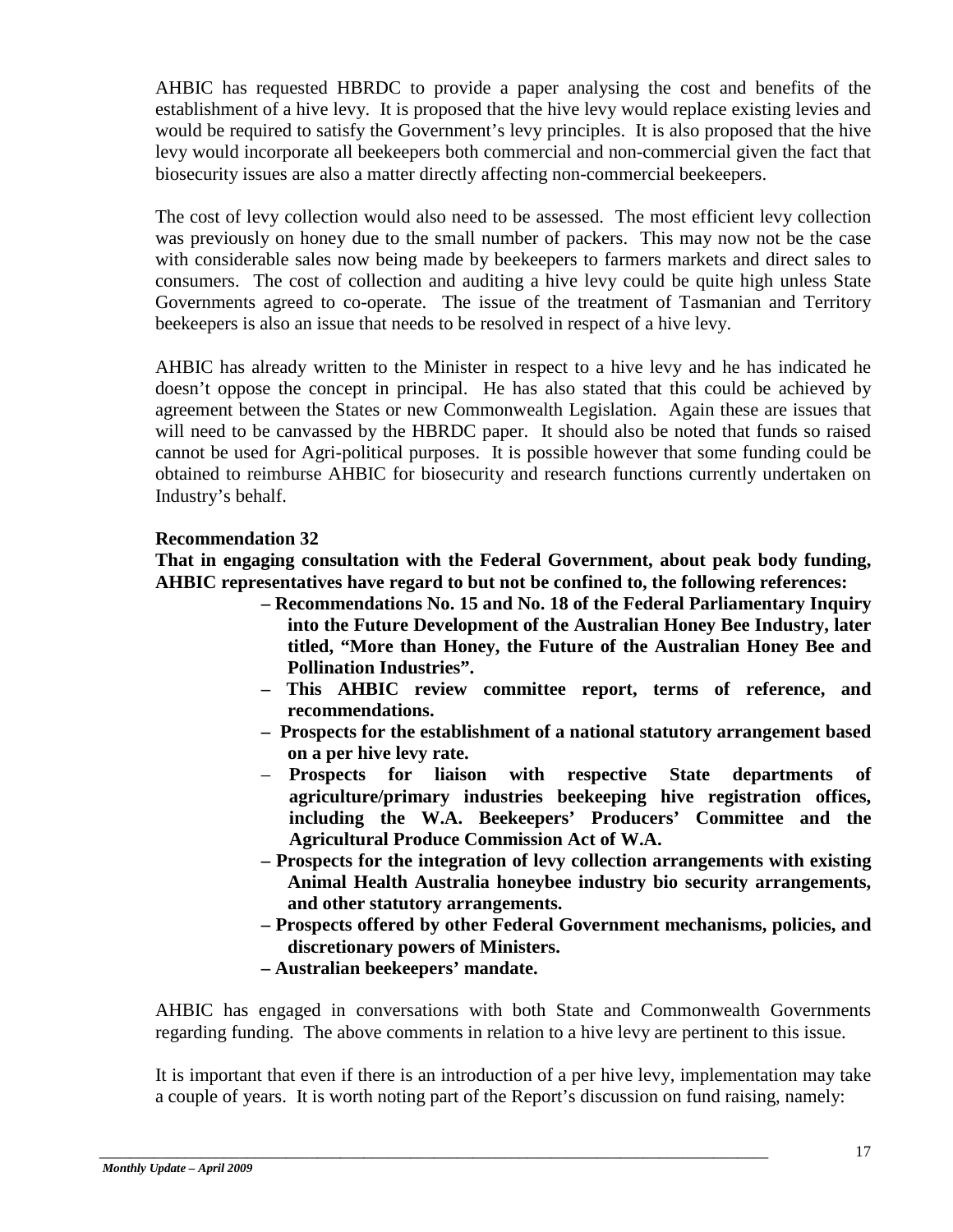The cost of levy collection would also need to be assessed. The most efficient levy collection is on honey due to the small number of packers. The cost of collection and auditing a hive levy could be quite high unless State Governments agreed to co-operate. The issue of the treatment of Tasmanian and Territory beekeepers is also an issue that needs to be resolved in respect of a hive levy.

It is also important that to put in place any other then a voluntary levy may take at least a couple of years. So it is necessary for the major packers to continue supporting AHBIC. It is worth again considering part of the report's discussion on fund raising. Namely:

"Following Capilano's decision on voluntary contributions perhaps a straight levy from Packers could amount to \$75,000 per annum based on their market share. This would be allocated in accordance with Market Share.

The current size of some of the voluntary contributions means that the current system is administratively cumbersome and does not allow for adequate planning. The move to allow producers to opt in and out of voluntary contributions and passing the issue of tax receipts has resulted not only in less money but higher administration costs. The other alternative would be to have direct membership of AHBIC and allow members to pay an annual membership per hive.

A further \$75,000 could be raised with a compulsory contribution for Biosecurity. This could be funded out of Animal Health Australia's contingency fund which is currently funded by a levy of .05 cents per kg of honey. This could also be supplemented by a \$1.00 per hive levy which would result in increased contributions from the non-commercial sector. There are approximately 9,600 registered beekeepers with 500,000 hives in Australia. This would enable AHBIC to operate on an annual budget of \$150,000 a 50% reduction on what was originally agreed to when AHBIC was first established. The basis of suggesting everyone contribute to Biosecurity is obvious as all sectors of the industry benefit. Animal Health EADRA responses are needed for everyone, why should the burden be imposed solely on the commercial sector when peri-urban (non commercial beekeepers) are both a potential threat and winners from a strong Biosecurity system."

# **Recommendation 33**

**In the event all approaches to the Federal and State Governments seeking the establishment of a statutory honey bee industry peak body funding arrangement do not succeed, or partly succeed and in the event the foregoing recommendations 1–3 become endorsed by the peak industry body meeting in Council, the principal state apiarists' associations again coordinate a strategic approach similar to that set out at 10.1 to 10.7of the full report, with the objective to regain the goodwill and enthusiasm of all industry participants to re-establish a viable funding base for the peak body, based on voluntary contributions.** 

This is a fallback resolution should the above be rejected.

\_\_\_\_\_\_\_\_\_\_\_\_\_\_\_\_\_\_\_\_\_\_\_\_\_\_\_\_\_\_\_\_\_\_\_\_\_\_\_\_\_\_\_\_\_\_\_\_\_\_\_\_\_\_\_\_\_\_\_\_\_\_\_\_\_\_\_\_\_\_\_\_\_\_\_\_\_\_\_\_\_\_\_\_\_\_

# **Recommendation 34**

**That a copy of this report, with appreciation, be delivered to each person who took the time and effort to lodge a submission with the review committee. Further, that a copy of**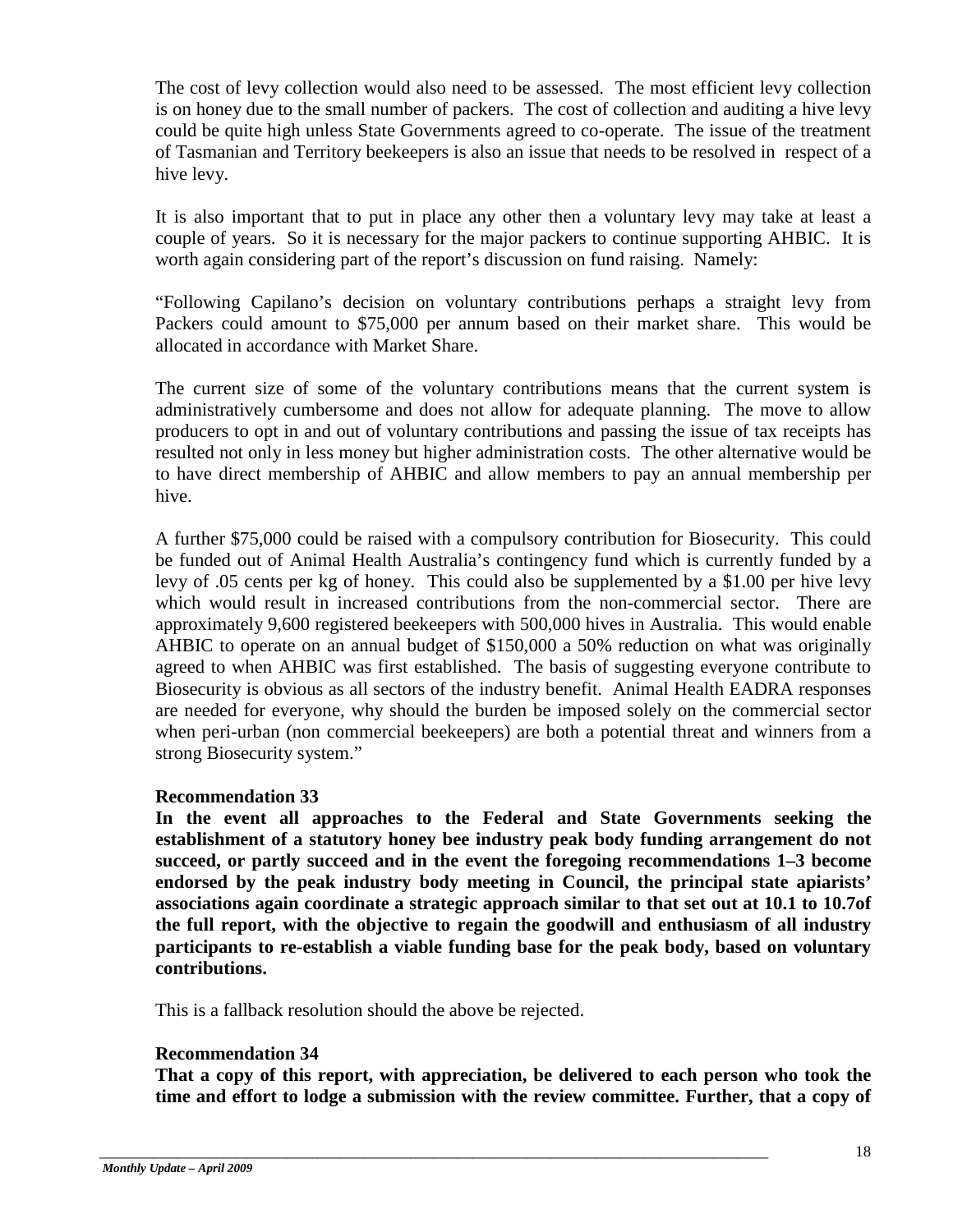## **this report, in electronic or hard copy form, be delivered to every principal state apiarists' association executive council/committee member, for consideration.**

An electronic version of this report has been sent to State and Sector Secretaries. Those who made submissions will receive a copy based on the list to be provided.

#### **Recommendation 35**

**That an abridged copy of this report be delivered to the editor of each principal state apiarists' association official journal/newsletter for publication, and to all regional beekeeping associations, and to current voluntary levy payers.** 

An abridged version of the Report is attached.

Your AHBIC Chairperson has indicated that he will accept any amendments to the above Constitutional amendments that are agreed by the AHBIC Council and consistent with the thrust of the Recommendations.

#### **11. Education Committee**

- **12. Food Safety and Prevention of Residues Committee**
- **13. Disease Committee**
- **14. Resource Committee**
- **15. Quarantine Committee**

#### **16. Financial Reports**

*Following presentation of the Financial Statements it is proposed: "That the audited financial statements for the year ended 30 April 2009 be adopted."*

- **16.1 Budget Overview**
- **16.2 Secretariat Report**
- **16.3 Goodacre Report**

#### **17. Sector Reports**

Federal Council of Australian Apiarists Associations Inc. Honey Packers and Marketers Association Inc. National Council of Crop Pollination Associations Australian Queen Bee Breeders Association

*Following completion of reports it is proposed: "That the Sector Reports be formally accepted."*

\_\_\_\_\_\_\_\_\_\_\_\_\_\_\_\_\_\_\_\_\_\_\_\_\_\_\_\_\_\_\_\_\_\_\_\_\_\_\_\_\_\_\_\_\_\_\_\_\_\_\_\_\_\_\_\_\_\_\_\_\_\_\_\_\_\_\_\_\_\_\_\_\_\_\_\_\_\_\_\_\_\_\_\_\_\_

Morning Tea will be served between 10.15 and 10.30 am

#### **18. Australian Queen Bee Breeders Associations** *Recommendations:*

#### **19. National Association of Crop Pollinators** *Recommendations:*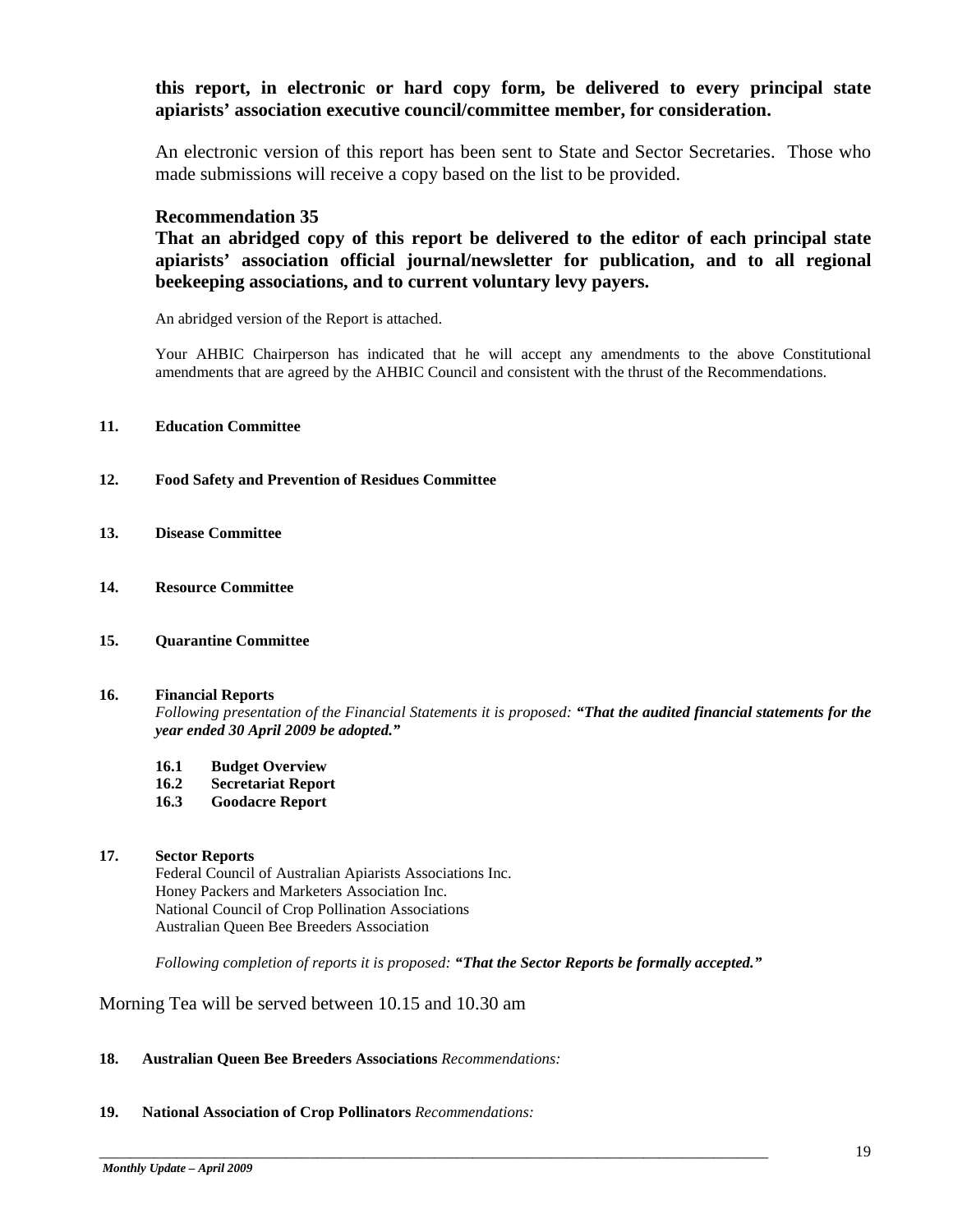# **Lunch will be available between 1.00 and 1:30pm**

#### **21. Federal Council of Australian Apiarists Associations** *Recommendations:*

#### **22. Subsidiary Company Reports**

*B-Qual Australia Pty Limited Australian Queen Bee Breeding Group*

*Please note: These reports will be taken as read and only questions on specific items may be asked if so desired.*

#### **23. General Business**

#### **24. Next Annual General Meeting and Sector/State Conferences – To be Advised**

| <b>FCAAA</b> | <b>Queensland Beekeepers Association</b>         |  |
|--------------|--------------------------------------------------|--|
|              | <b>New South Wales Apiarists Association</b>     |  |
|              | <b>Tasmanian Beekeepers Association</b>          |  |
|              | <b>WA Farmers Federation- Beekeeping Section</b> |  |
|              | <b>South Australian Apiarists Association</b>    |  |
|              | <b>Victorian Apiarists Association</b>           |  |

| <b>Honey Packers and Marketers Association</b>           |  |
|----------------------------------------------------------|--|
| <b>National Council of Crop Pollination Associations</b> |  |
| <b>Australian Queen Bee Breeders Association</b>         |  |
| <b>Australian Honey Bee Industry Council</b>             |  |

*Should the meeting see fit it is proposed: "That the year 2010 Annual Meeting of the Australian HoneyBee Industry Council Inc. be held in ."*

#### **25. Election of Office Bearers**

**Chairperson Deputy Chairperson**

#### **26. Election of Executive Board Members**

#### **27. Operation and Appointment of Committees**

Resolution from the AHBIC Executive *– "The terms of reference of the AHBIC Committees be confirmed in accordance with the attached."*

- **27.1 Quarantine**
- **27.2 Education**
- **27.3 Resource**
- **27.4 Food Safety and Prevention of Residues Committee**
- **27.5 Other committees as per conference decisions**

#### **28. Meeting Close**

*It is anticipated that the conference will close at approximately 4:00 p.m.*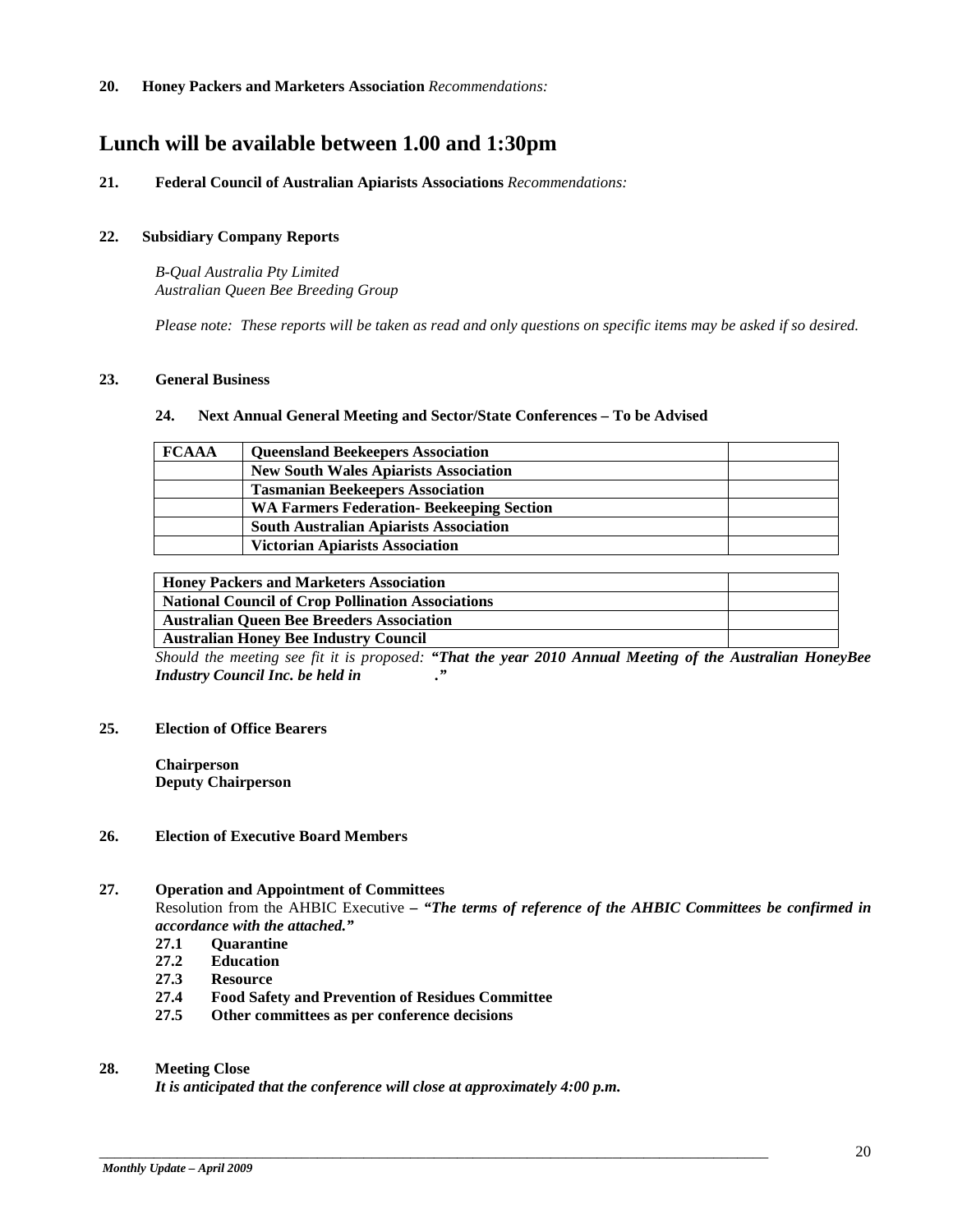(Date)

Mr Stephen Ware Executive Director Australian Honey Bee Industry Council PO Box R838 Royal Exchange NSW 1225

Re: NOMINATION FOR CHAIRMAN OF AHBIC

Dear Stephen

I hereby nominate <u>example and the contract of</u> of <u>contract of</u> of the contract of the contract of the contract of the contract of the contract of the contract of the contract of the contract of the contract of the contra

**For the position of Chairman of the Council**

Name of Proposer Position/Office of Proposer

I hereby accept the nomination of Chairman of the Australian

Honey Bee Industry Council being prepared to hold the position on behalf of industry.

\_\_\_\_\_\_\_\_\_\_\_\_\_\_\_\_\_\_\_\_\_\_\_\_\_\_\_\_\_\_\_\_\_\_\_\_\_\_\_\_\_\_\_\_\_\_\_\_\_\_\_\_\_\_\_\_\_\_\_\_\_\_\_\_\_\_\_\_\_\_\_\_\_\_\_\_\_\_\_\_\_\_\_\_\_\_

Name and signature of person nominated